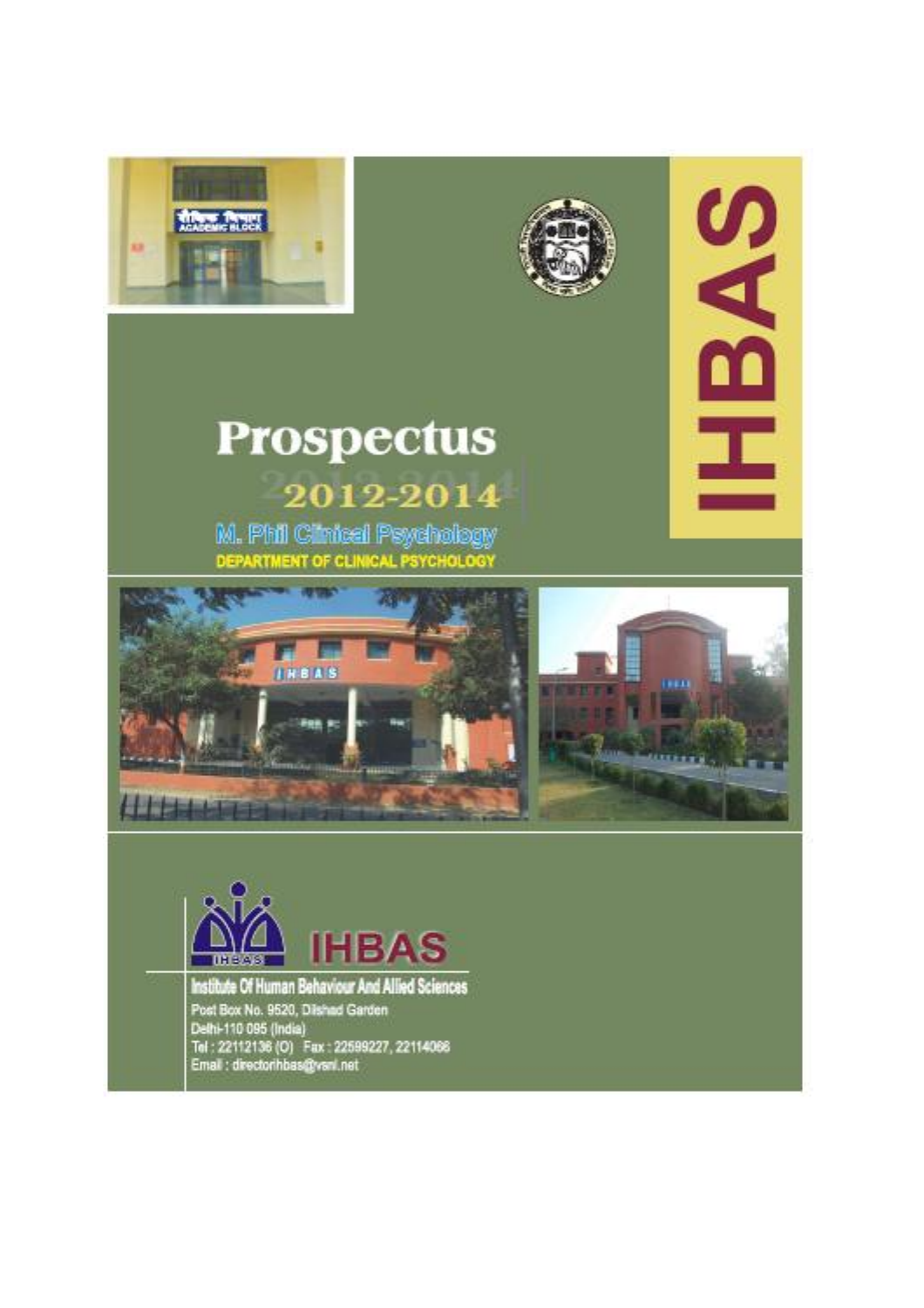# Members of M.Phil Clinical Psychology Committee : University of Delhi.

| 1.  | Dr. M.S. Bhatia: Pofessor of Psychiatry, UCMS, Delhi<br>Head, Department of Psychiatry, University of Delhi, Delhi-110007<br>Chairman, M.Phil. Committee |
|-----|----------------------------------------------------------------------------------------------------------------------------------------------------------|
| 2.  | Dr. R. C. Jiloha: Professor: Director<br>Department of Psychiatry, Maulaan Azad Medical College and G. B. Pant Hospital<br>New Delhi-110002              |
| 3.  | Dr. N. G. Desai : Director, IHBAS, Delhi-110095                                                                                                          |
| 4.  | Dr. Anand Prakash: Professor<br>Departmetn of Psychology, University of Delhi, Delhi-110007                                                              |
| 5.  | Dr. N. K. Chadha: Professor & Head<br>Department of Psychology, University of Delhi, Delhi-110007                                                        |
| 6.  | Dr. Surinder Nath: Former Professor<br>Department of Anthropology, University of Delhi, Delhi-110007                                                     |
| 7.  | Dr. Girishwar Mishra: Professor<br>Department of Psychology, University of Delhi, Delhi-110007                                                           |
| 8.  | Dr. (Ms.) Gopa Bhardwaj: Professor<br>Department of Psychology, University of Delhi, Delhi-110007                                                        |
| 9.  | Dr. (Ms.) Ashum Gupta: Professor<br>Department of Psychology, University of Delhi, Delhi-110007                                                          |
| 10. | Dr. Kiran Bala: Additional Professor & Head<br>Department of Neurology, IHBAS, Delhi-110095                                                              |
| 11. | Dr. P.C. Joshi: Professor<br>Department of Anthropology, University of Delhi, Delhi-110007                                                               |
| 12. | Dr. Tej Bahadur Singh: Former Professor<br>Department of Clinical Psychology, IHBAS, Delhi-110095                                                        |
| 13. | Dr. S. P. K. Jena : Associate Professor<br>Department of Applied Psychology, South Campus, Univeristy of Delhi,<br>Benito Juarez Marg, New Delhi.        |
| 14. | Dr. Vibha Sharma: Associate Professor<br>Department of Clinical Psychology, IHBAS, Delhi-110095                                                          |
| 15. | Dr. Uday K. Sinha: Additional Professor & Head<br>Department of Clinical Psychology, IHBAS, Delhi-110095<br>Co-opted member & Chief Course Coordinator   |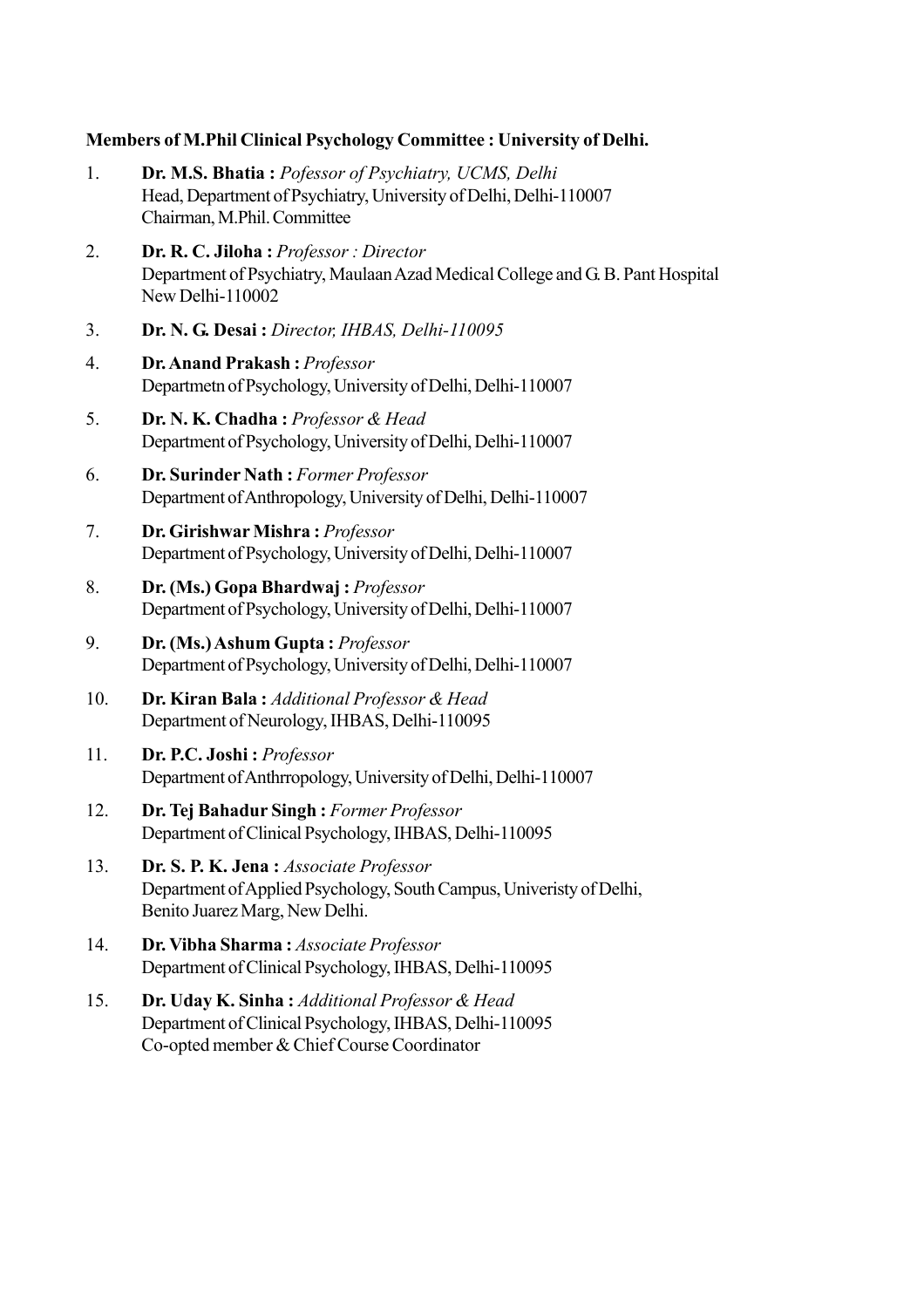# **INTRODUCTION**

The Institute of Human Behaviour and Allied Sciences (IHBAS) was established to comply with the directive of the Hon'ble Supreme Court in response to public interest litigation. The court observed that IHBAS should be an apex institute similar to NIMHANS, Bangalore. The Institute is an autonomous body registered under the Societies Act. The nature of the institute has been outlined as modern, state of the art tertiary care centre and post graduate training Institute for Behavioural, Neuro and Allied Sciences.

IHBAS with a multidisciplinary approach is serving the people with the following major objectives i.e.

- I To provide high quality super specialty care using state of-the-art technology in psychiatry, Neurology, Neurosurgery and behavioral sciences:
- II To conduct research in the field of Psychiatry, Neurology, Neurosurgery and behavioral sciences; and
- III To provide comprehensive training at MD, DM, M. Phil, Ph.D. & post doctoral levels in Psychiatry, Neurology, Neurosurgery and behavioral sciences.

The Institute utilizes a unique approach through its Clinical (Psychiatry, Neurology and Neurosurgery), Social (Clinical psychology, Psychiatric social work and Medical Anthropology) and Basic Sciences (Neurochemistry, Microbiology, Neuropsychopharmacology and Pathology) to ensure a truly comprehensive management of mental and neurological disorders.

In pursuance of its objectives the Institute has been involved in the following activities.

• Hospital and community based patient care services including preventive/ curative and rehabilitation services for the people of Delhi and neighboring states of north India.

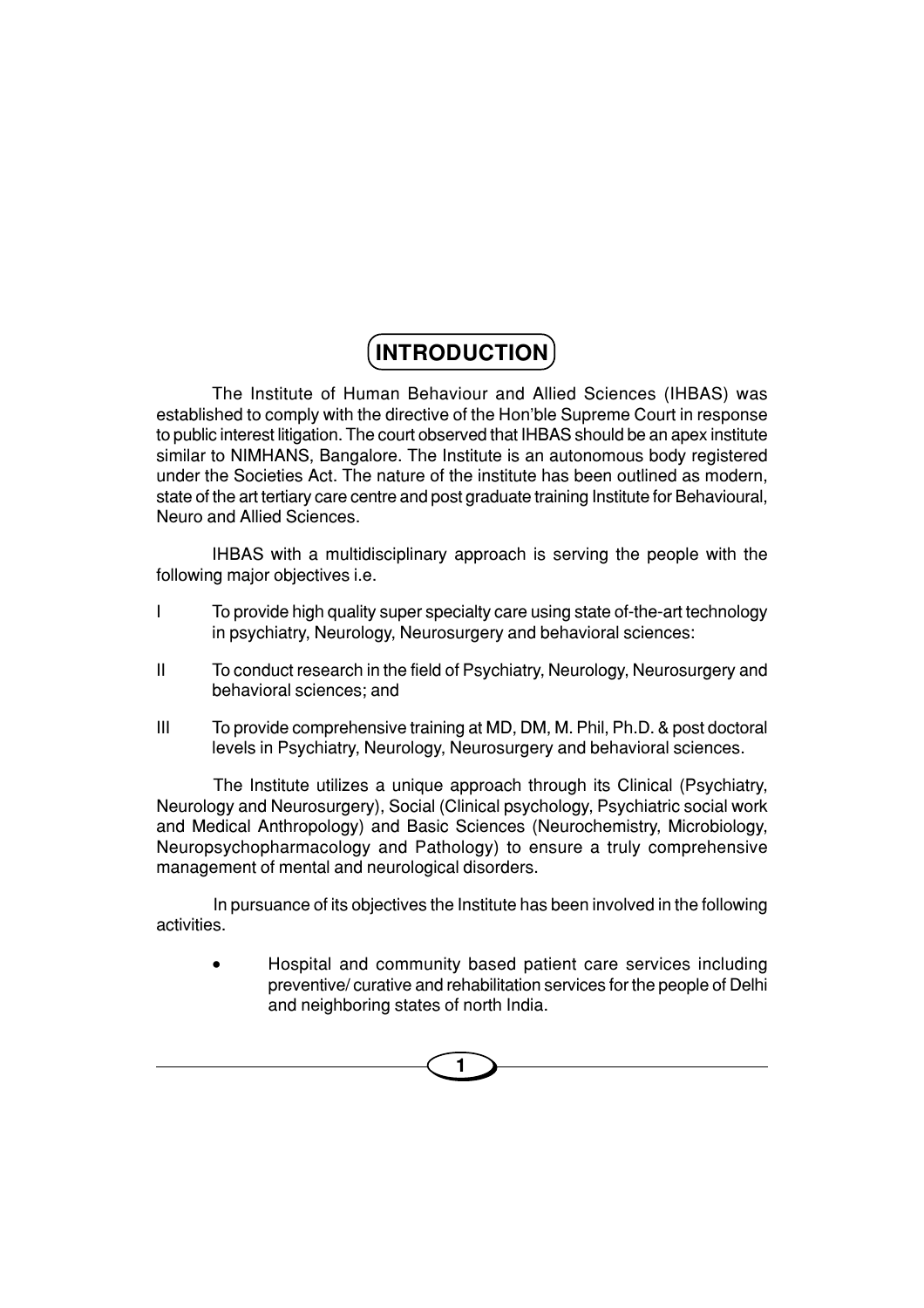| 2012-2014 |  |
|-----------|--|
|           |  |

- Post graduate teaching/training in Psychiatry, Neurology, Neurosurgery, Clinical psychology, Psychiatric social work, Psychiatric nursing and other related disciplines.
- Basic and applied inter-disciplinary research in Neuropsychiatry and Behavioural sciences.

The Hospital for Mental Diseases (HMD), Shahdara, was established in 1956 and converted into a multidisciplinary institute under the Societies Act 1991. Since its inception in 1993, it has served as a good example of how judicial intervention can bring about changes for the benefit of the patients.

IHBAS uses a multidisciplinary approach towards preventive, curative and rehabilitative aspects of mental health and aspires to bring modern biological, physical and psychological knowledge combined with ancient wisdom of traditional systems of medicine through a psychosocial and socio-cultural approach under one roof. This integrated approach may help to unravel the myth of abnormal behaviour of human beings. One of the greatest achievements of this institute in the initial stage has been that more than 300 long stay patients who recovered and did not require any further hospitalization were successfully reintegrated into their families.

Today, IHBAS has developed into a unique apex institute using an integrated approach for the study of body, mind and behaviour. The multidisciplinary approach reflects upon the three spheres of activities i.e., patient care (including community oriented services), research, and teaching & training. The clinical services in the areas of Mental Health, Neuro and Behavioural Sciences are supported by modern investigative procedures. Thus the advances in the basic science's research are integrated with the clinical services. This initiates both, new responsibilities and new perspectives in further development of scientific and clinical activities of the institute. Current activities of the institute include:

- Treatment of psychiatric, neurological disorders and neurosurgical intervention,
- Regional resource centre for Northern and Western India under National Mental Health Programme (NMHP) and District Mental Health Programme (DMHP).
- A total of eight specialty clinics namely Child and Adolescent Clinic, Mental Retardation Clinic, Marital & Psychosexual Clinic, Tobacco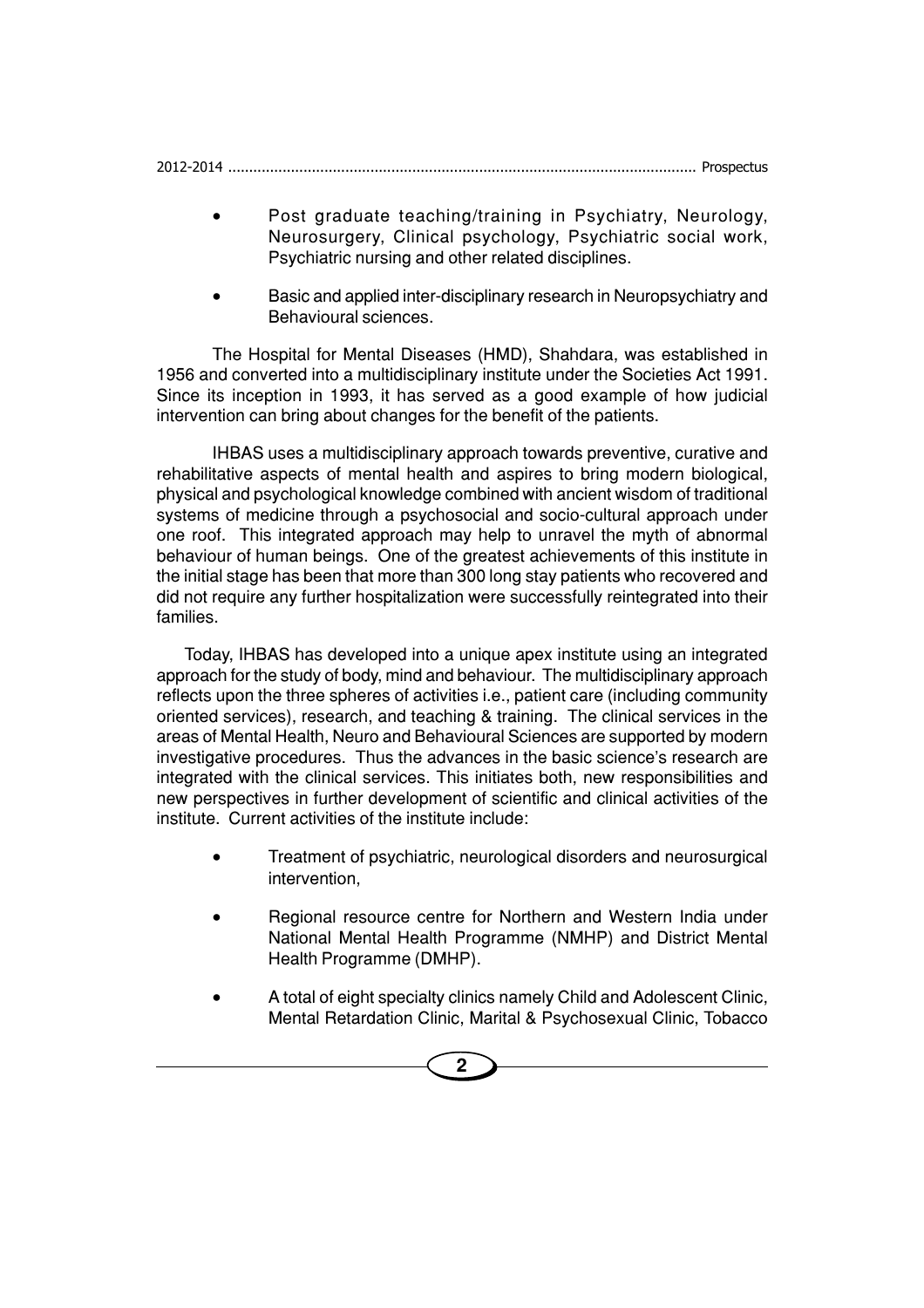Cessation Clinic, Neuro Behaviour Clinic, Drug Abuse Treatment and Rehabilitation Clinic, Movement Disorder Clinic, and Epilepsy Clinic are run by the institute covering specialized needs of patients with various disorders.

- Development of policies and programs related to mental health.
- Collection of epidemiological data on mental, behavioural and neurological disorders & development of Community oriented services.
- Research in the area of biological and psychosocial aspects of mental disorders; psychopharmacological aspects of alcohol abuse and drug dependence; vascular and degenerative disorders of central nervous system; application of newer psychopharmacological approaches in the treatment of neuropsychiatric disorders.
- Postgraduate training in Clinical Psychology Psychiatry, Neurology, Neurosurgery and other allied disciplines.

The above mentioned tasks are conducted through a multidisciplinary approach by the following 14 departments:-

| S.<br>No. | <b>Department</b>          | S.<br>No. | <b>Department</b>              |
|-----------|----------------------------|-----------|--------------------------------|
| 1.        | <b>Clinical Psychology</b> | 8.        | Neurolopsychopharmacology      |
| 2.        | Psychiatry                 | 9.        | <b>Psychiatric Social Work</b> |
| 3.        | Neurology                  | 10.       | Epidemiology                   |
| 4.        | Neurosurgery               | 11.       | <b>Bio-Statistics</b>          |
| 5.        | Neurochemistry             | 12.       | Neuroradiology                 |
| 6.        | Microbiology               | 13.       | Neuroanaesthesia               |
| 7.        | Pathology                  | 14.       | <b>Medical Anthropology</b>    |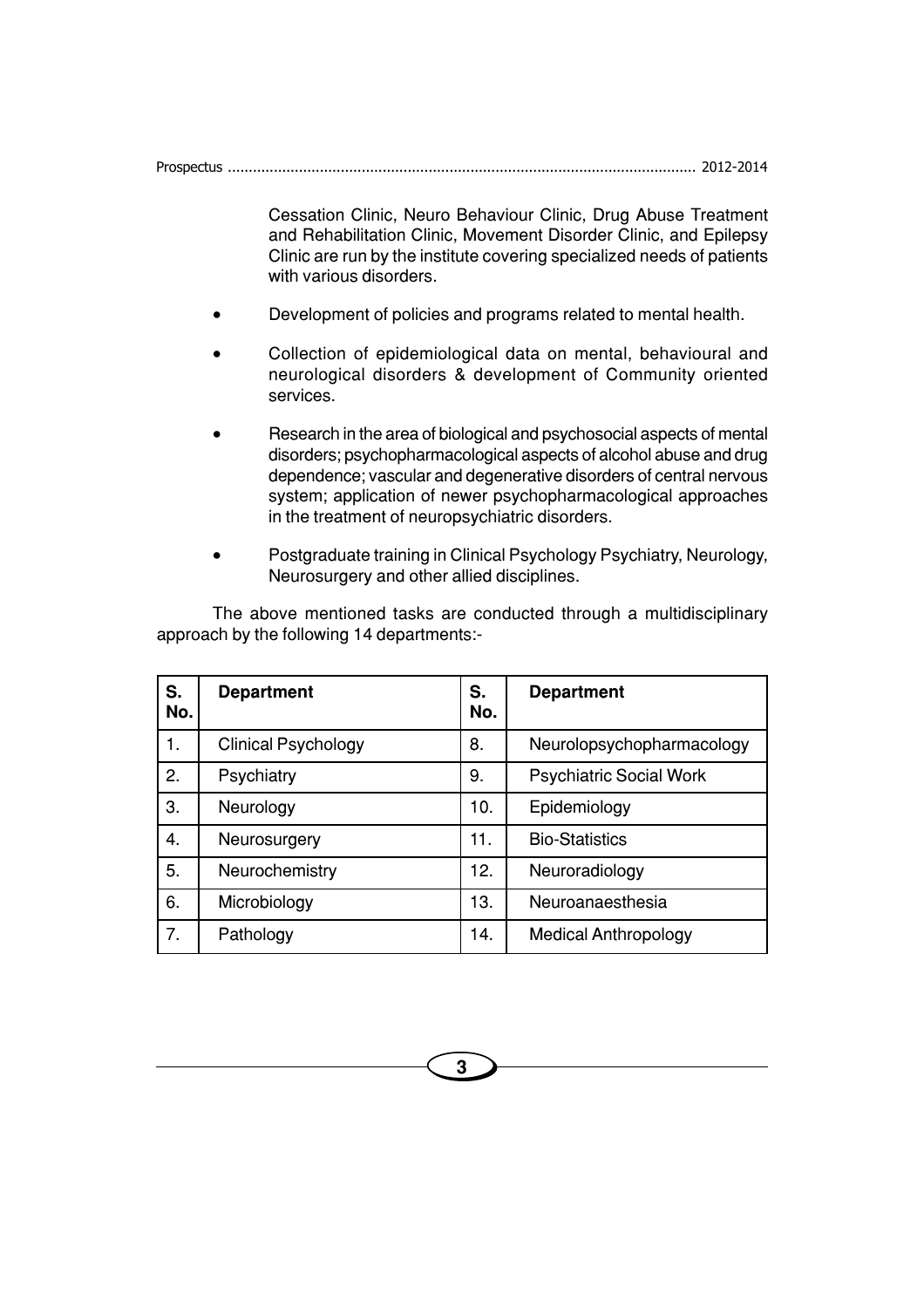2012-2014 ................................................................................................................ Prospectus

This institute with multidisciplinary approach is growing with a mission to become a centre of excellence for delivery of patient care, teaching, training and research in the field of mental health, behavioural and neurosciences by translating its given mandate and by developing a new vision.

There are seven supportive sections and one Yoga Centre.

- Pharmacy
- Medical store
- Physiotherapy
- Occupational therapy
- Day care and vocational training centre
- Hospital kitchen
- Library and documentation services

#### **PATIENT CARE AT IHBAS :**

In one calendar year (2010-2011) total 17929 patients were attended in the department of Clinical Psychology. Distribution of sessions conducted to assist these patients in the department is as follows :

| Psycho Diagnostics | 1933  |
|--------------------|-------|
| Psychotherapeutic  | 11210 |
| IQ Assessment      | 4786  |
| Total              | 17929 |

Service provided by the department to the patients of various specially clinics are as follows :

| <b>Name of Clinic</b>                   |           | <b>Number of sessions conducted</b> |
|-----------------------------------------|-----------|-------------------------------------|
| Child & Adolescent Mental Health Clinic |           | 1608                                |
| <b>Mental Retardation Clinic</b>        |           | 2364                                |
| Marital and Psychosexual Clinic         |           | 386                                 |
| Drug Abuse Treatment & Research Clinic  | $\sim$ 1. | 521                                 |
| Total                                   |           | 4879                                |
|                                         |           |                                     |

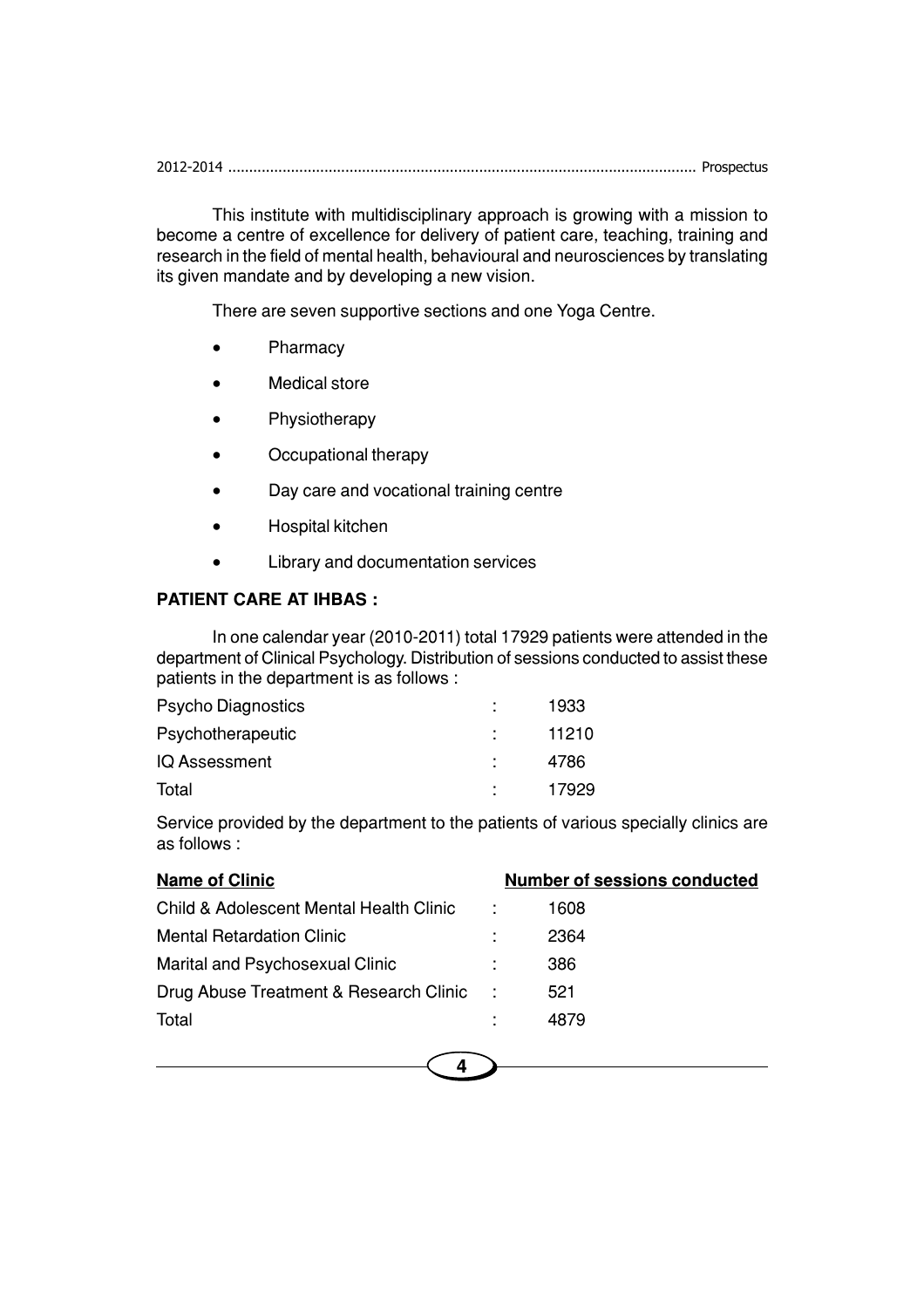Details of cases attended in the year 2010-2011 department wise are as follows :

| <b>Clinical Psychology</b> | ٠<br>٠              | 17929  |
|----------------------------|---------------------|--------|
| <b>Psychiatry</b>          | ٠                   | 197337 |
| Neurology                  | ٠<br>$\blacksquare$ | 133328 |
| Neurosurgery               | ٠                   | 2592   |

Figures of Indoor yearly admission in three departments are Psychiatry **1519**, Neurology **1325** and Neurosurgery **269**. Per day OPD attendance of IHBAS patients is **1055** on an average.

**IHBAS** conducts regular speciality clinics to provide specialized services to patients with certain specific disorder or problems in the afternoon hours.

- **(i) Child &Adolescent Mental Health services/Clinic:** A weekly child guidance clinic (CGC) provides mental health care to the children and adolescents. In- patients facility is also available to this age group of patients.
- **(ii) Mental Retardation Clinic:** This clinic was setup in December 1999, to cater to the needs of persons with Mental Retardation on weekly basis with the help of a multidisciplinary team consisting of Psychiatrists, Clinical Psychologists and psychiatric social workers. Special parent training programmes are also organized for parents of children with mental retardation.
- **(iii) Marital & Psychosexual Clinic:** This is a weekly speciality clinic, which provides specialized services to the patients suffering from psychosexual and marital problems. A joint team of psychiatrists and clinical psychologists is engaged in providing these services.
- **(iv) Tobacco Cessation Clinic:** This clinic is part of a National Tobacco Initiative by Ministry of Health and Family Welfare, Government of India and World Health Organization. Services of this clinic are available thrice a week on every Monday. Wednesday and Friday afternoon under the care of a multidisciplinary team. The treatment modalities offered are both pharmacological and psychosocial with emphasis on counseling and behavior at management.
- **(v) Neurobehaviour Clinic:** Services of this Clinic are available on every Wednesday with a provision of a joint team of Neurologists,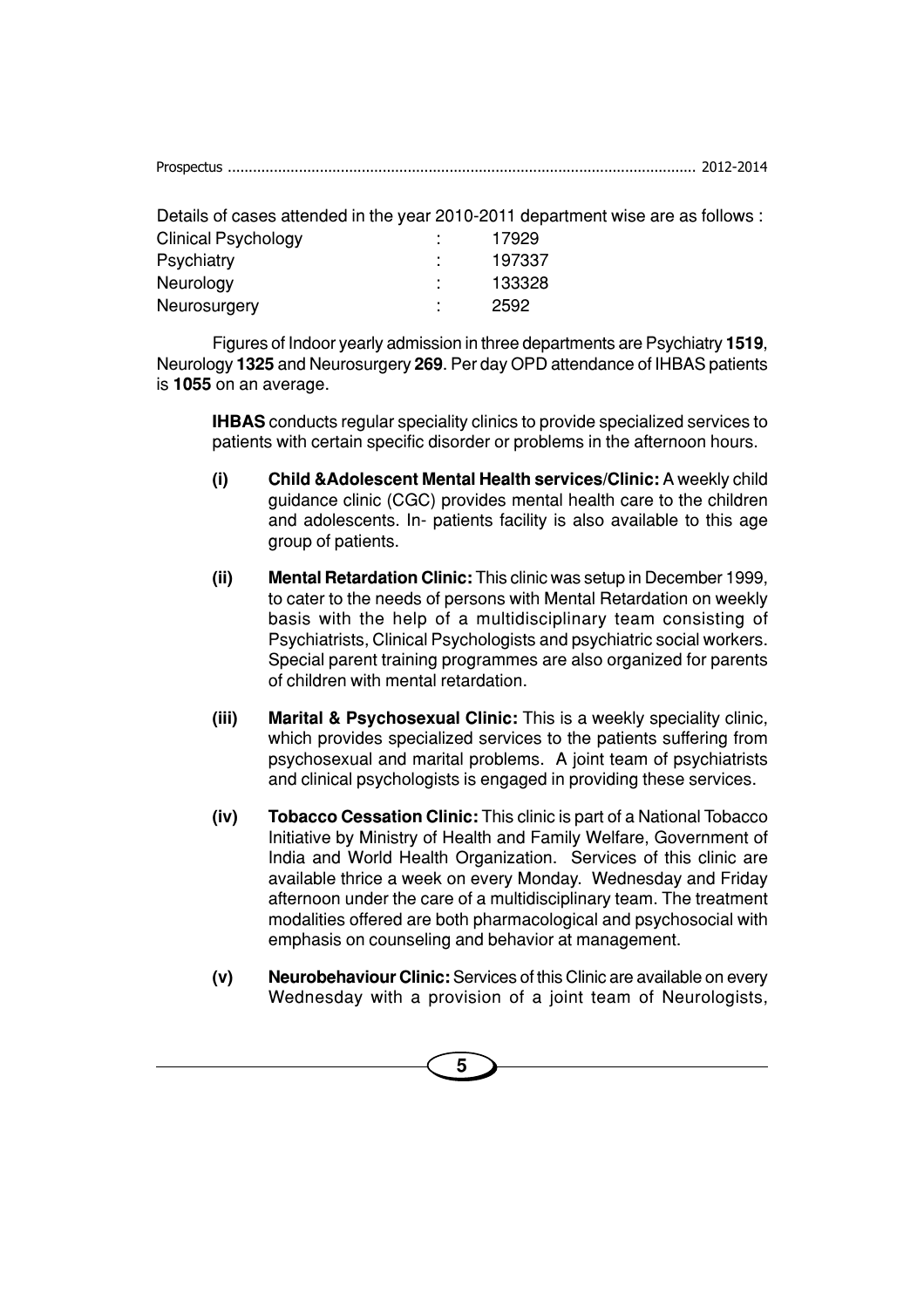2012-2014 ................................................................................................................ Prospectus

Psychiatrists and Clinical Psychologists. Clinic provides services to the patients with behavioural disturbances associated with various medical and neurological illnesses.

- **(vi) Drug Abuse Treatment and Rehabilitation Clinic:** This clinic is functional twice a week on Wednesday and Friday afternoon and offers service to the patients with problems of drug abuse and alcoholism. A multidisciplinary team of Psychiatrists, Clinical Psychologists and Psychiatric social workers is running the clinic. As for requirement the patients are admitted for four to six weeks for comprehensive indoor treatment.
- **(vii) Movement Disorder Clinic:** This clinic provides services to patients with different voluntary movement disorders like Parkinson's disease, Dystonia, Progressive Supraneuclear palsy and other such problems as every Friday.

#### **Inpatient Services**:

#### **Inpatient services are available in Psychiatry, Neurology and Neurosurgery.**

**Community Outreach Services :** Community outreach programmes have been initiated to take Neuropsychiatric care to the doorstep of the people. Simultaneously, this also aims to educate and create awareness in the public regarding these disorders and to eliminate the stigma and myths associated with mental illnesses. Encouraging response has been seen in the clinics located at Jahangirpuri, Dwarka, Chatarpur and mobile health clinic for homeless near Jama Masjid.

#### **DEPARTMENT OF CLINICAL PSYCHOLOGY AT IHBAS**

The Department of Clinical Psychology was established in October 1996 with an objective to provide various psychological services(as per initial Project report vide Hoourable Supreme court orders) to the society and in particular to train clinical psychologists to staff Psychiatry Units, Neurology Clinics, Child & Adolescent Mental Health Centers, Institutions for the Mentally Handicapped, Prisons, Borstal schools, Rescue homes, Orphanages, Marital Counseling and Vocational Guidance Centers. Apart from these services and training areas the department was also entrusted the responsibility to involve in active research.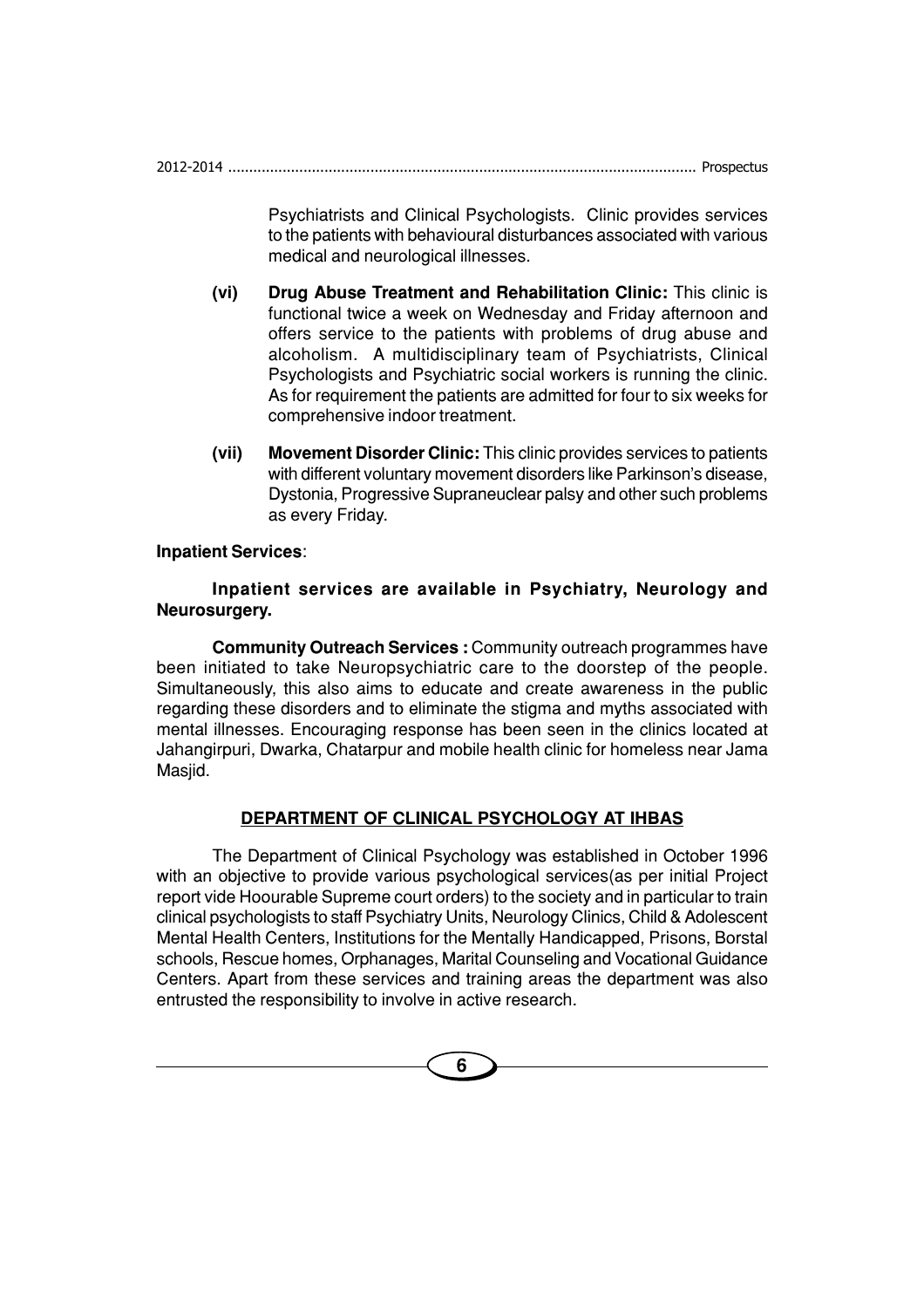|--|--|

In the initial five years, catering to the needs of outdoor and indoor patients i.e., Psycho diagnostic, Psychotherapeutic & Rehabilitative services were the major responsibilities along with expansion of the department. This was followed by setting up of a Psycho clinic cum Lab equipped with all necessary psychological tests and therapeutic equipments.

At present the department extends Psycho-diagnostics and Psychotherapeutic services to both outdoor and indoor patients referred from Department of Psychiatry, Neurology and various specialty clinics encompassing Neuro Behavioural clinic, Marital and Psycho sexual clinic, Drug Abuse Treatment and Rehabilitation clinic, Tobacco Cessation clinic, Motor Behaviour clinic, Epilepsy clinic, Child Guidance clinic and Mental Retardation clinic.

Further, Psychosocial Rehabilitation and Community Oriented Services are the major areas where department is actively involved to provide the required services. The department is continuously evolving and equipping itself to deal with the growing and dynamic challenges posed by the day-to-day increasing number of patient population and their integration into the mainstream. From a modest number of sessions (diagnostic & therapeutic) 1093 conducted to help the clients in 1996-1997 has now reached 16473 (Psychodiagnostics : 1822, Psychotherapeutic : 10009, I.Q. Assessment : 4642) sessions conducted in the year 2009-2010. All best efforts are made to ensure quality service as per requirement and to reduce waiting time of the clients attending Clinical Psychology OPD and availing various other clinical services.

Neuropsychology Unit of the department was set up in the year 2005. This was followed by setting up Behavioural Medicine & Behaviour Therapy Unit of the department in the year 2008.

Department has been able to attract many post graduate (MA Final Year) Psychology students from various Universities who are placed in the department for exposure to the clinical work under supervision.

In the year 2004, **M.Phil Clinical Psychology Training Programme** (2 years full time supervised practical clinical training) commenced, affiliated to University of Delhi under Faculty of Medical Sciences. By the end of academic session 2011, six batches of students qualified as clinical psychologists (total 72). All these Clinical Psychologist have been able to get employment in government, private hospitals and in the universities. A few of them are pursuing their studies for higher degree (Ph.D). (Details on pages 33 to 40)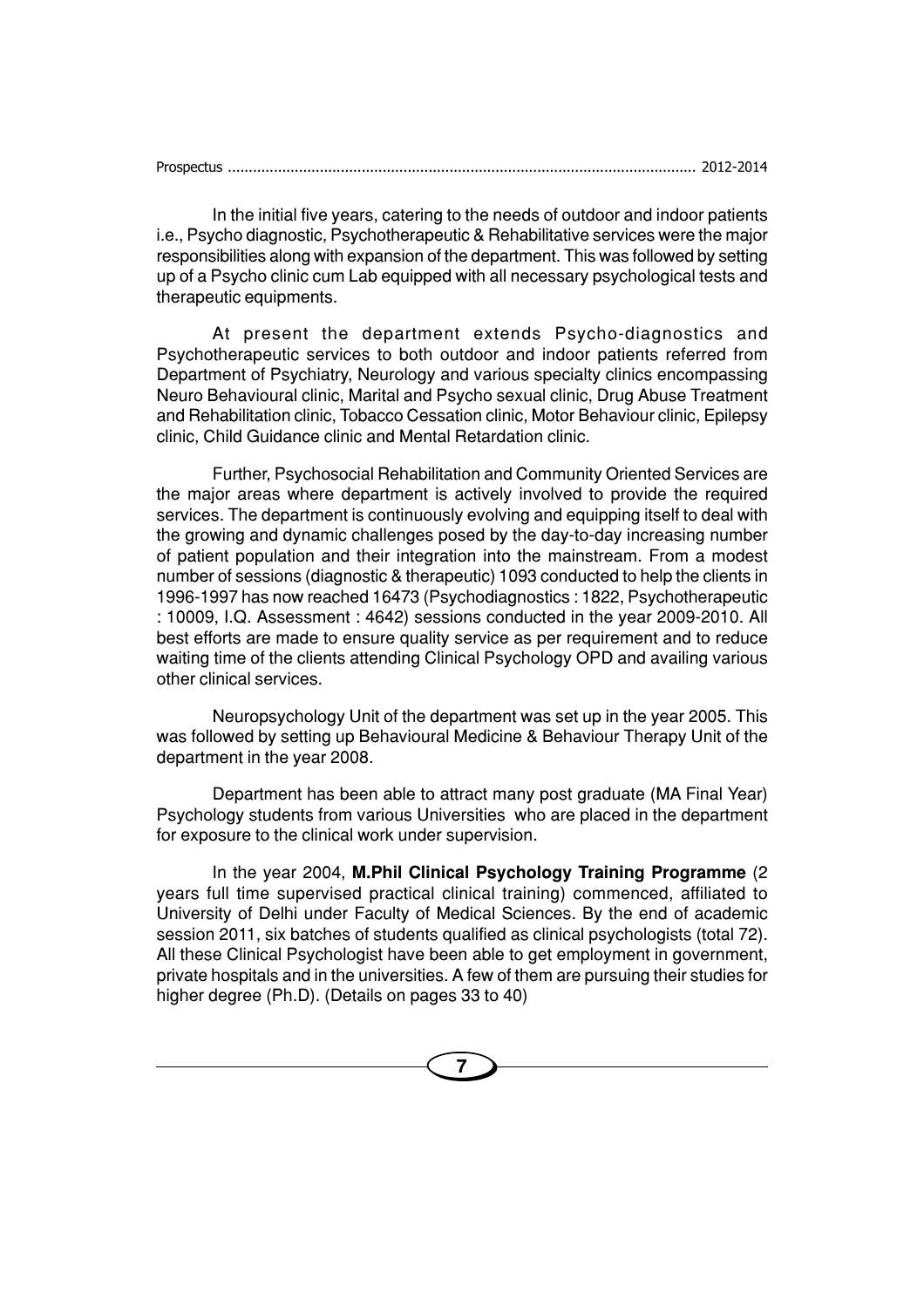#### **M.Phil in Clinical Psychology training program at IHBAS**

**The Course commenced in the year 2004. Aim of the M.Phil in Clinical Psychology training programme is to train clinical practitioners with an orientation to research. The course gives a comprehensive coverage of (1) Pscychodiagnostic assessment (2) Counseling and psychotherapy (3) Family & Marital therapies (4) Behavioural Medicine and Behaviour therapy (5) Child & Adolescent Mental Health (6) Management of Substance Abuse (7) Psychosocial Rehabilitation & (8) Neuropsychology. The didactic lectures, Clinical teaching through case conferences and topics discussion is held regularly. The seminars and Journal clubs provide additional input. The research orientation is given through the dissertation on the clinical topic. Candidates work under supervision, with adult and child populations with a range of psychiatric and neurological problems, thereby gaining clinical expertise. Course is recognized by Rehabilitation Council of India.**

#### **More about the Course**

**M. Phil. Clinical Psychology Examinations are conducted by the department under the supervision of M.Phil Clinical Psychology Committee: University of Delhi under Faculty of Medical Sciences(Vide ordinance** VI-A-3 , Approved By the Academic Council of University of Delhi on 07-06-2006 Vide Agenda Item No. 52.1.41) **in Two parts\*.**

**Part I** Three theory Courses, on Psychosocial Foundations of Behaviour, Statistics and Research Methodology and Psychiatry. There will be practical exam in Psychodiagnostic based on Clinical work and Viva-Voce. As part of the practical Exam. candidates will be required to submit five cases with full length Psychodiagnostic records.

**Part II** After passing the examination in the courses as above only, a candidate will be allowed to appear in the M. Phil. Clinical Psychology Part II examination. Three Theory Courses are prescribed viz. Biological Foundations of Behavior, Psychotherapy and Counseling, and Behavioral Medicine. There will be Practical Exam in Clinical Applications of Psychology based on Clinical and Viva-Voce. Under this Practical Exam candidates will also submit five fully worked out Therapeutic Case Records.

**Note**: The first examination on the three courses as mentioned above will be held in the middle of the course on the dates approved by M.Phil Committee.

**\*To obtain copy of this ordinance send a mail or wrote to 41 OD- clinical psychology.**

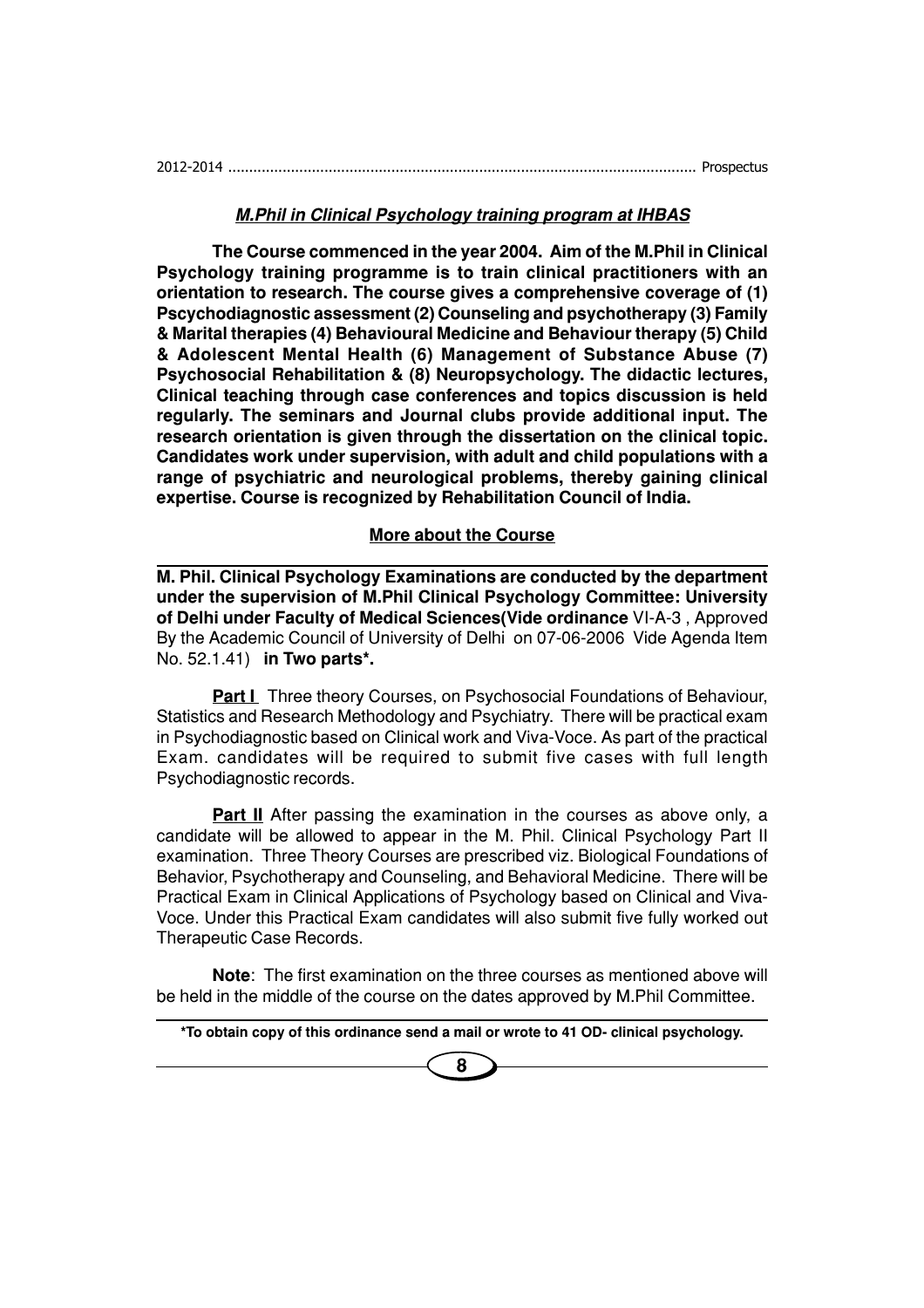| Prospectus |  |  |
|------------|--|--|
|            |  |  |

The final year examination will be held by the end of  $2<sup>nd</sup>$  academic year on the dates approved by M. Phil Committee.

The M.Phil Committee may revise the courses after the review from time to time.

No student shall be allowed to appear in any part of the examination more than twice and a student must clear the M.Phil examination within three years of his/her initial registration for the M. Phil., full-time programme. A candidate, who after having fulfilled the attendance requirements etc. and being otherwise eligible to appear in the examination fails to appear for the same he/she will be required to appear/ reappear at the same on his being enrolled as ex-student.

Division / class shall not be awarded to a candidate, who fails to pursue the course on a continuous basis, or fails or absent himself/ herself from appearing in any of the University theory and practical examination of Part I and Part II. The merit class (distinction/ first division) shall be awarded to those candidates who pass both Part I and Part II examination in first attempt.

No candidate shall be permitted to appear either of Part I or Part II examination more than two times.

**Note:** A minimum of three months additional attendance shall be necessary for a candidate before appearing for the examination in case he/she fails to clear Part II examination within a period of three years from the year of admission to the course.

#### **Dissertation :**

The students are required to write and submit dissertations on subjects approved by the committee under the supervision of the supervisor appointed for the purpose from the concerned department :Clinical Psychology.

The dissertation will be submitted on or before a date fixed up by the M.Phil committee.

In special circumstances M. Phil committee may grant extension for submission of dissertations to any candidate on request for a maximum period of six weeks.

If dissertation is not submitted within one month of stipulated date, the same shall be treated in relation to the next year examination and the student will be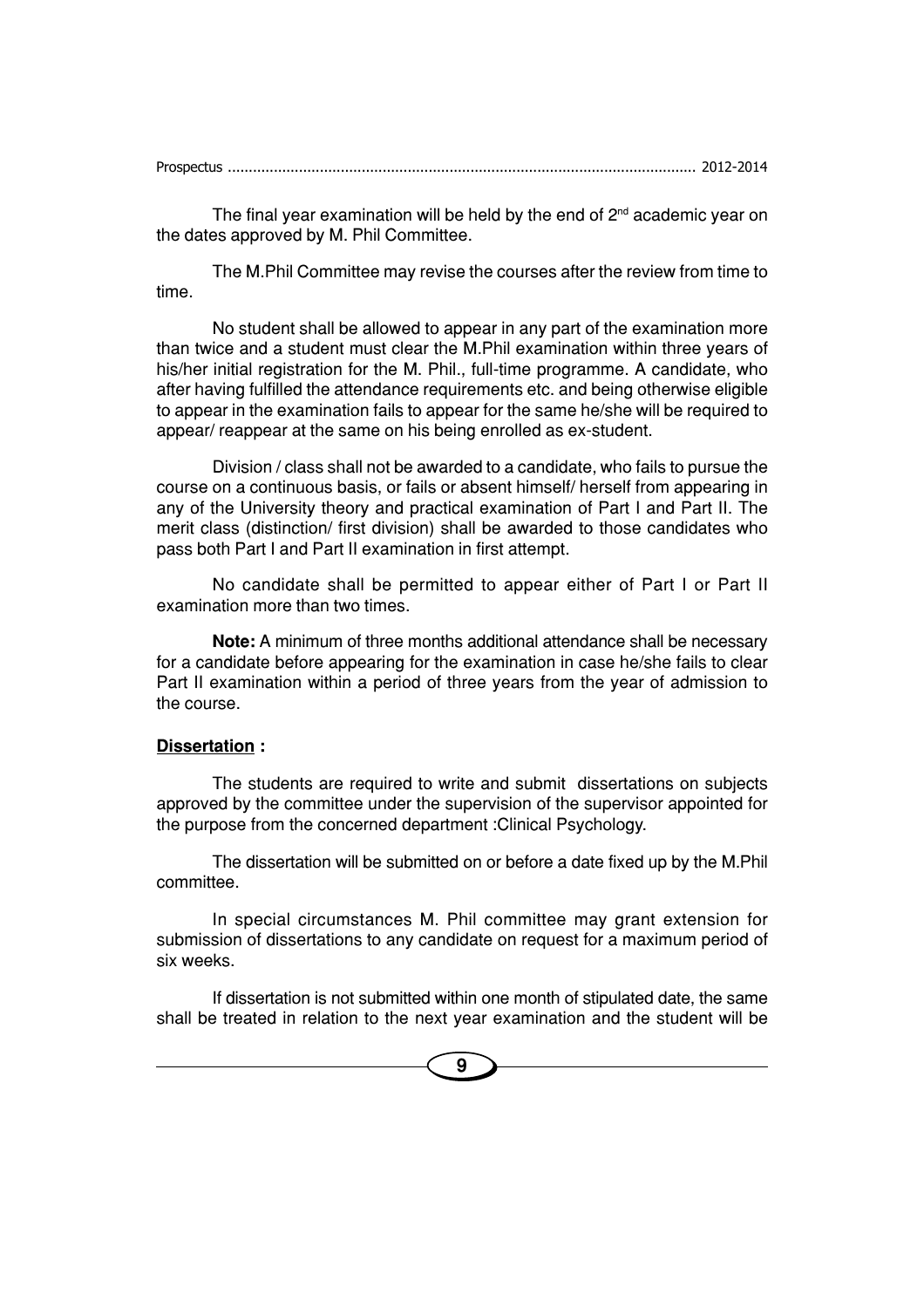required to fulfill all the formalities, including filling up fresh examination form for the purpose.

The dissertation will be submitted only when the supervisor(s) concerned is/are satisfied i.e. the dissertation is worthy of consideration in part fulfillment of the M. Phil. Degree, provided that the application for submission of dissertation shall also be countersigned by the head of the department concerned (Clinical Psychology).

The dissertation may include results of original research, a fresh interpretation of existing facts and data of a review article of a critical nature or may take such other form as will be determined by the committee on recommendation of the department concerned.

A candidate who has not appeared or failed in Part I examination shall be allowed to continue the course for the second year and to take up the dissertation.

Students shall be permitted to submit his/her dissertation only when he has passed the examination in all the three courses prescribed in Part I.

In case a student does not clear all the courses of the examination as prescribed in Part I/ PartII; the M. Phil. Committee will arrange a special examination within six months from date of declaration or result of M.Phil Examination.

The M. Phil Committee in each course shall determine maximum marks and the duration of examination.

Weightage may be given by the M. Phil. Committee in final evaluation of the candidate to internal assessment based on candidate's performance in the periodical tests, academic seminars, clinical case conferences and journal clubs. In no case it (the weightage) shall exceed 50% of the total marks of the M. Phil. examination.

The evaluation of candidates both in respect of courses and dissertations to be submitted by them shall be done numerically. The minimum marks required to pass the M. Phil. Examination shall be 50% marks in the aggregate of written courses, 50% marks in the practical courses and 50% marks in the project report/ dissertation including viva-voce separately.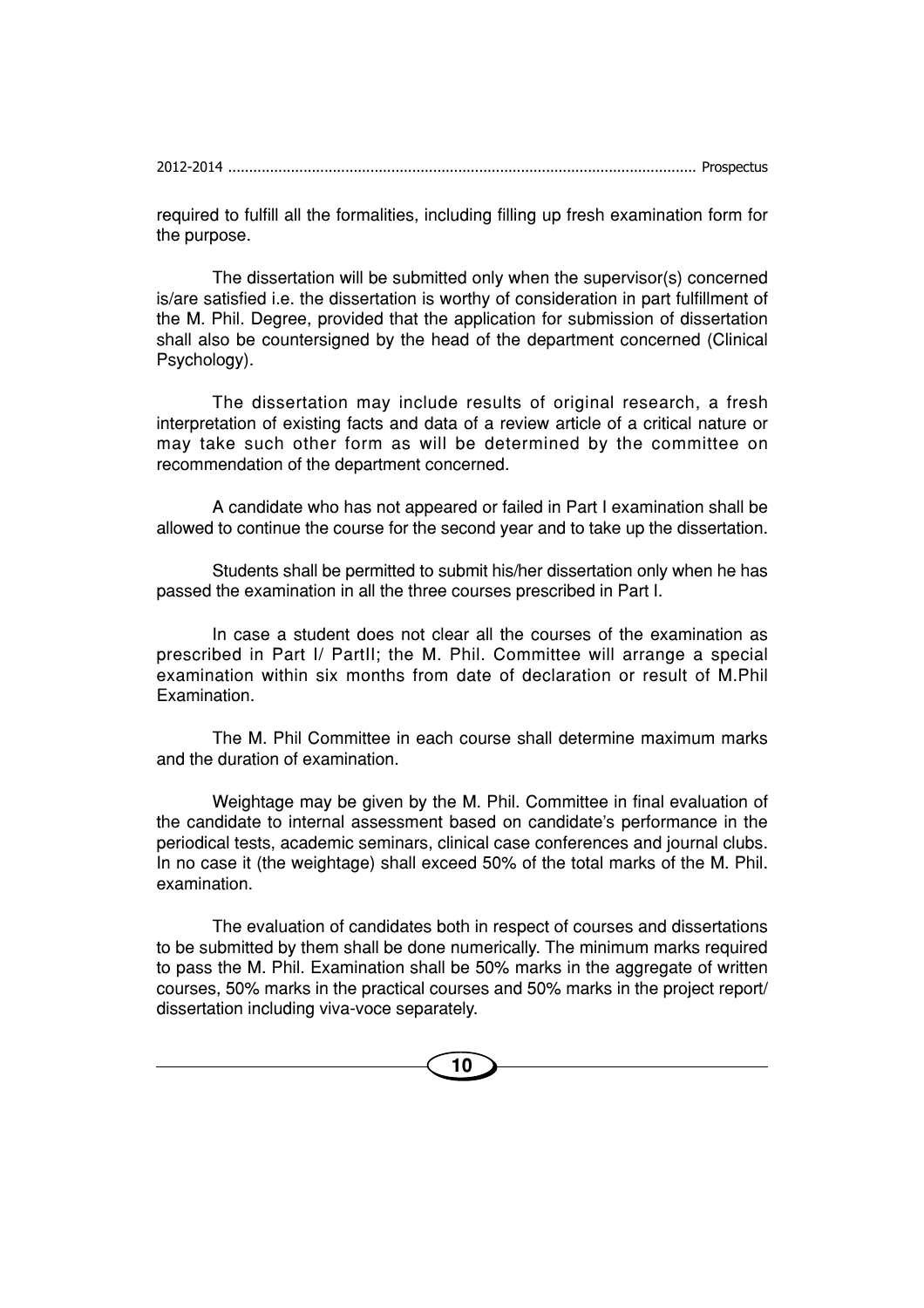The successful candidates of the M. Phil. examination shall be classified as follows:

- 1. I Division with distinction 75% marks in the aggregate or above.
- 2. I Division 60% marks in the aggregate or above but below 75% marks 3. Pass **All others with 50% marks in aggregate** or above but below 60% marks (minimum 50% marks in each subject/paper is necesary for passing the exam)

#### **FEE STRUCTURE**

- Enrolment fee : Rupees 150/- payable to University of Delhi.
- Contribution to M. Phil. Clinical Psychology Training Development Fund : Rupees 1000/- deducted from stipend every month.
- University fee including Examination fee: as per the following : Payable to University of Delhi.

| <b>S. No.</b> | <b>Particulars</b>                                       | <b>Amount</b><br>(In Rupees) |
|---------------|----------------------------------------------------------|------------------------------|
| 1.            | <b>Admission Fee</b>                                     | 10.00                        |
| 2.            | University Development Fee (Annual)                      | 300.00                       |
| 3.            | University Library Fee (Annual)                          | 12.00                        |
| 4.            | <b>Athletic Association Fee</b>                          | 10.00                        |
| 5.            | <b>WUS Membership Fee</b>                                | 15.00                        |
| 6.            | <b>Examination Fee</b>                                   | 1000.00                      |
| 7.            | <b>N.S.S.</b>                                            | 20.00                        |
| 8.            | <b>Mark Sheet Fee</b>                                    | 25.00                        |
|               | $Total =$<br>(Rs. One thousand three hundred ninety two) | 1392.00                      |

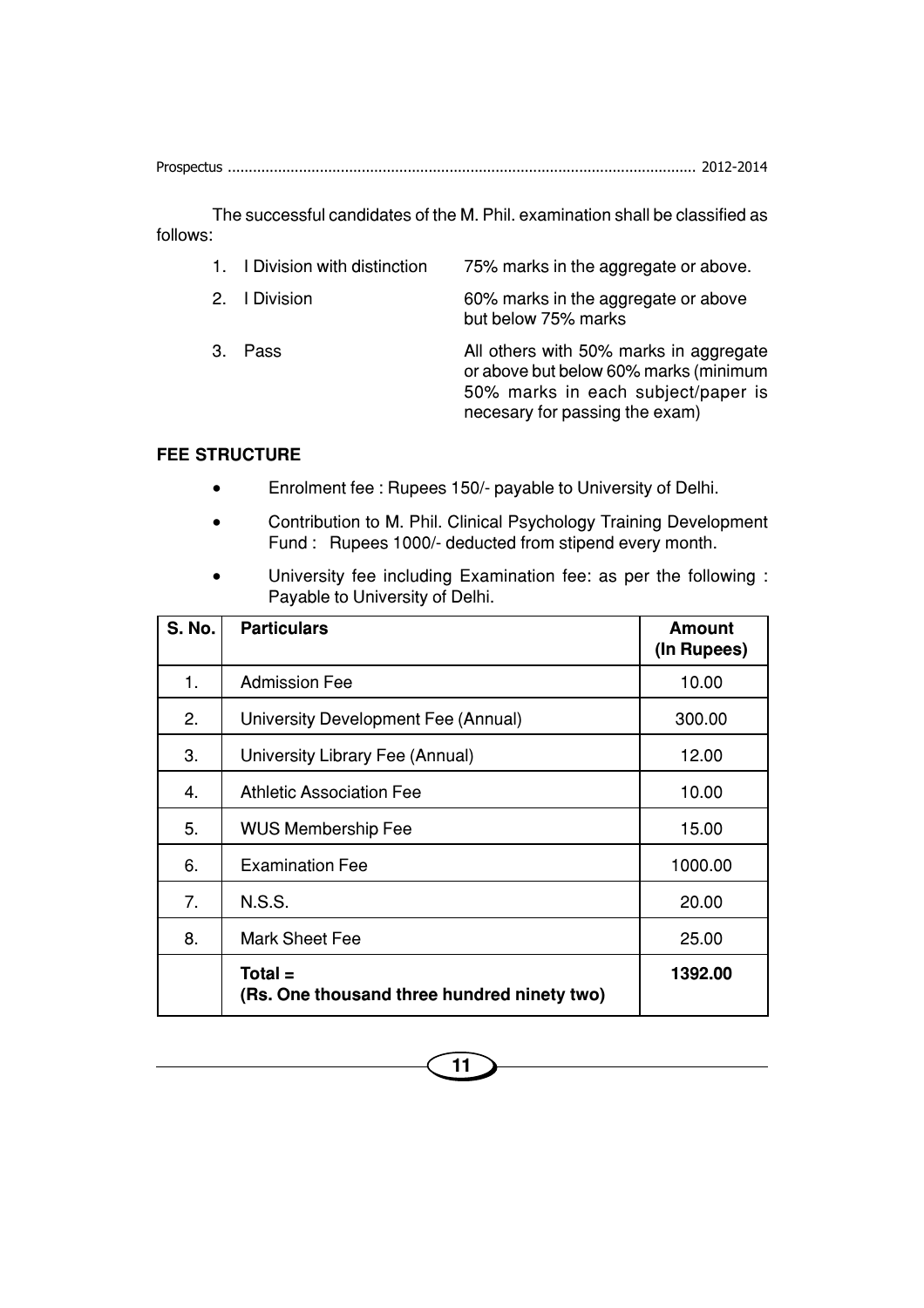2012-2014 ................................................................................................................ Prospectus

- Ex-student fee (if any): as per University of Delhi rules.
- Hostel accommodation fee: Rs. 150/- per month inclusive of water and electricity charges.
- Caution money for library membership Rs. 1000/- minimum per library card; refundable after completion of the training programme.
- Caution money for psycho clinic-cum lab Rs.1000/- refundable after completion of training.

#### **No. of seats -19 (including 02 for Foreigners & 02 for in service sponsored candidates)**

Following reservation of seats is applicable to the course in the academic sessions 2010-2012 :

- a) 15% of the seats for SC
- b) 7.5% of the seats for ST
- c) 27% of the seats for OBC

| <b>S. No.</b> | Category                        | <b>Number of Seats</b> |
|---------------|---------------------------------|------------------------|
| 1.            | <b>General Category</b>         | 10                     |
| 2.            | Schedule Caste (SC)             | $01*$                  |
| 3.            | Schedule Tribe (ST)             | $01*$                  |
| 4.            | <b>OBC</b>                      | $02*$                  |
| 5.            | <b>PHW</b>                      | $01**$                 |
| 5.            | In service sponsored candidates | 02                     |
| 6.            | Foreigners                      | 02                     |
|               | <b>Total Seats</b>              | 19                     |

**\*The number of reserved seats for SC, ST & OBC have been calculated on the basis of total sanctioned seat strength of 12.**

**\*\*3% of the seats are reserved for persons with above 40% and less than 70% of disability on**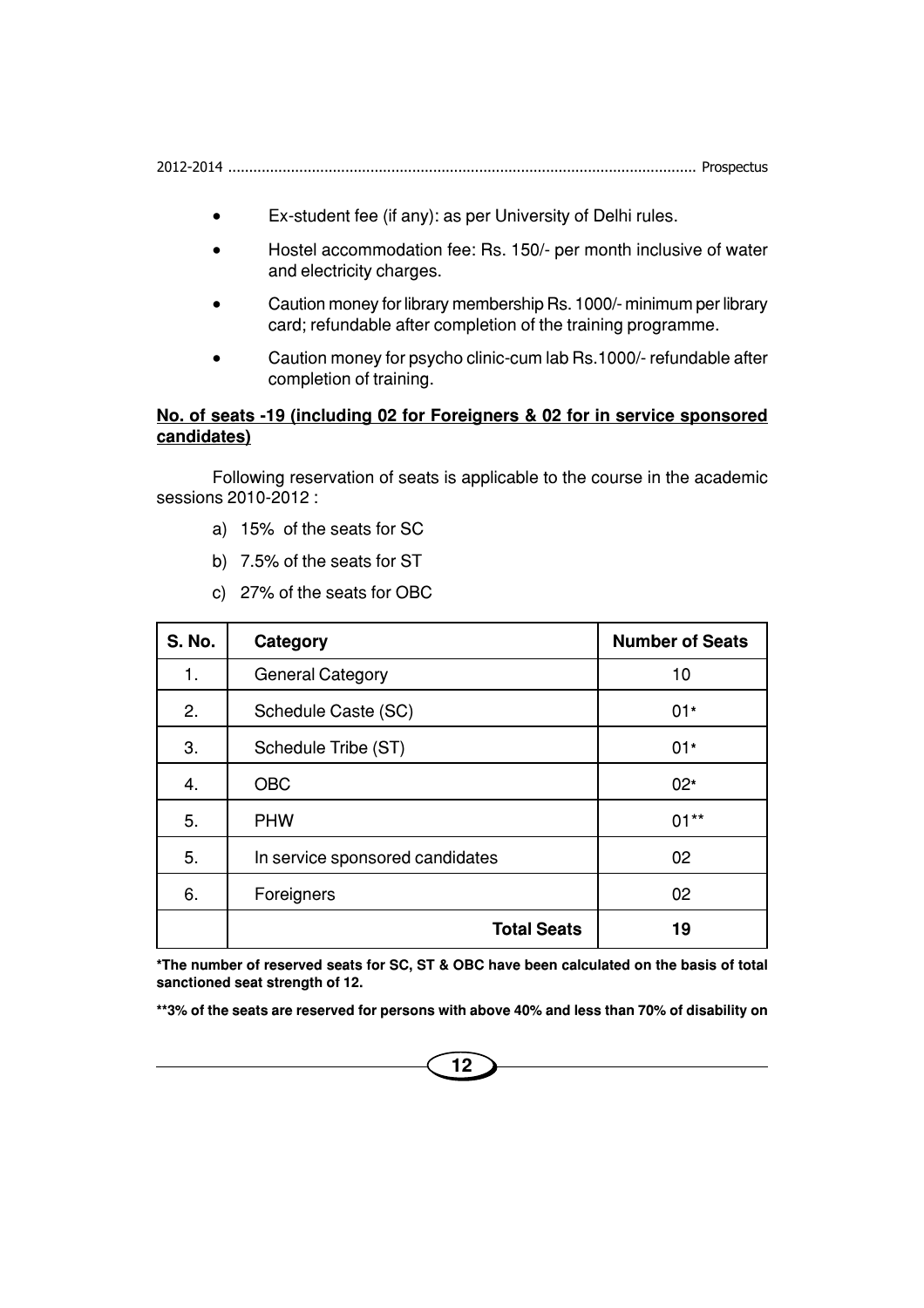**horizontal basis (may be from general or else); one seat to be advertised once in every three years. In the academic session 2012-2014, there is no reservation of any seat for persons with disability.**

#### **Provision for admission of foreign students and in-service candidates in M.Phil. Clinical Psychology training programme**

Admission of foreign students will be done as per University of Delhi rules. The foreign students would not go through the selection procedure as required for other general applicants. They will be selected through a sub-committee having not more than three members, to be constituted by Head, Department of Psychiatry, University of Delhi for the admission of foreign students. One member from M.Phil Committee (to be nominated by Chairman M.Phil. Clinical Psychology Committee), Head of Department of Clinical Psychology and the Director of the Institute will be the three members of this subcommittee. Two seats shall be for foreign students in addition to the twelve already approved seats. Fee will be charged from the foreign students as per University of Delhi rules. Foreign students will not be entitled for stipend. Applications of each foreign candidate will be verified by F.S.A.

In-service candidates may be admitted without any payment of stipend. There will be two seats for these students in addition to the twelve already approved seats. Selection procedure for these applicants will be the same as followed for the selection of M. Phil. Clinical Psychology candidates.

#### **Duration and Qualification :**

**Duration** : 2 years full time course.

**Qualification :** M.A./M.Sc. in Psychology/Applied Psychology/Cognitive Science/ Clinical psychology (regular) from a recognized University with minimum 55% marks in the aggregate.

#### **Note :**

- 1. Number of seats and reservation may vary as per the direction and issued order by the Government of NCT of Delhi, Government of India and University of Delhi.
- 2. If suitable candidates are not available under the reserved category they will be filled up by general category candidates.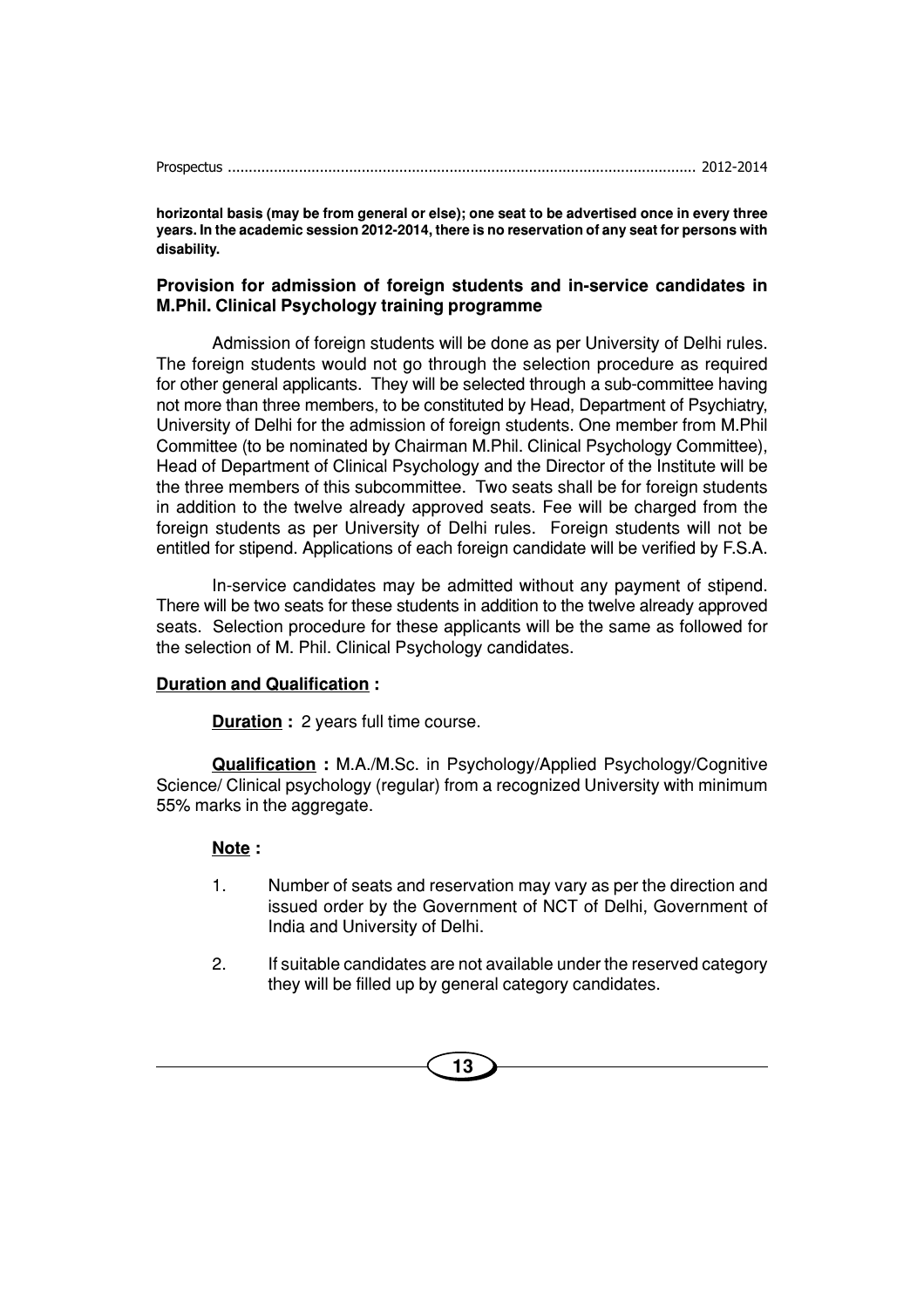#### **Method of Selection :**

The selection will depend upon marks obtained in the entrance examination and marks obtained in the interview, if listed for the interview based on the rank of declared results of entrance test. The entrance test will be of a MCQ type consisting of 120 questions to be answered in 02 hours. There will be no negative marking for wrong answers. (The syllabus of entrance exam will be that of P.G. level course in the concerned subject of recognized university) .

#### **Entrance Examination :**

The Entrance Exam will be held on the 9th September 2012, followed by selection interview on 10th and 11th September 2012 at the Institute. The Pattern of the examination is as follows:-

1. There will be 120 multiple choice questions in the paper. Number of questions will be distributed across the subjects/papers of P.G. level Psychology Course as follows :

| <b>Area</b>                  | <b>Marks</b> | Area                      | <b>Marks</b> |
|------------------------------|--------------|---------------------------|--------------|
| General Psychology           | 10           | Physiological Psychology  | 10           |
| <b>History of Psychology</b> | 10           | Personality               | 10           |
| Social Psychology            | 10           | Developmental Psychology  | 10           |
| <b>Statistics</b>            | 10           | <b>Clinical Psyhology</b> | 20           |
| <b>Research Methodology</b>  | 10           | Abnormal Psychology       | 20           |

- 2. Each question is followed by 4 alternative choices.
- 3. Total time allotted is two (02) hours.
- 4. There is no negative marking.
- 5. Results of the written tests are declared on the same day by evening and selected candidates are called for interview on two subsequent days.
- 6. Applicants from General Category will be called to appear in the selection interview in the ratio of 1:3.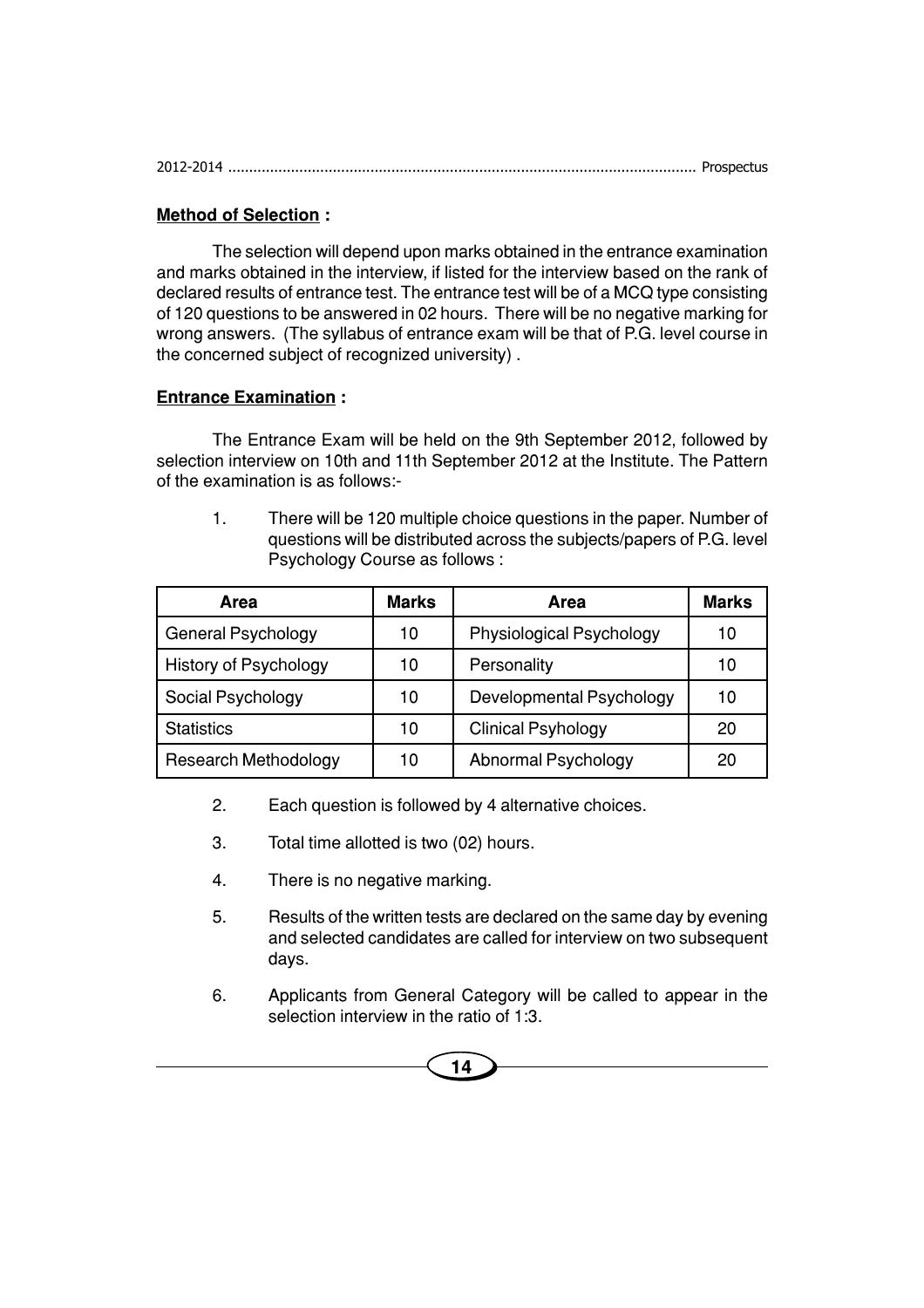- 7. Applicants of reserved category will be called to appear in the selection interview in the ratio of 1:4.
- 8. Weightage of marks for declaration of result will be 70% marks for written test and 30% marks for selection interview.

Once qualified, the selected candidates must join the course, after paying the necessary fees on or before the dates stipulated in the selection letter; failing which the selection shall automatically stand cancelled. The Institute shall offer such seats to the candidates in the waiting list in the order of merit.

**Note :** All selected candidates will be considered for a payment of stipend @ Rs.5000/ p.m. excluding inservice and foreign candidates. Fee structure is subject to revision time to time as per University of Delhi/ Concerned department/ Institute's rules.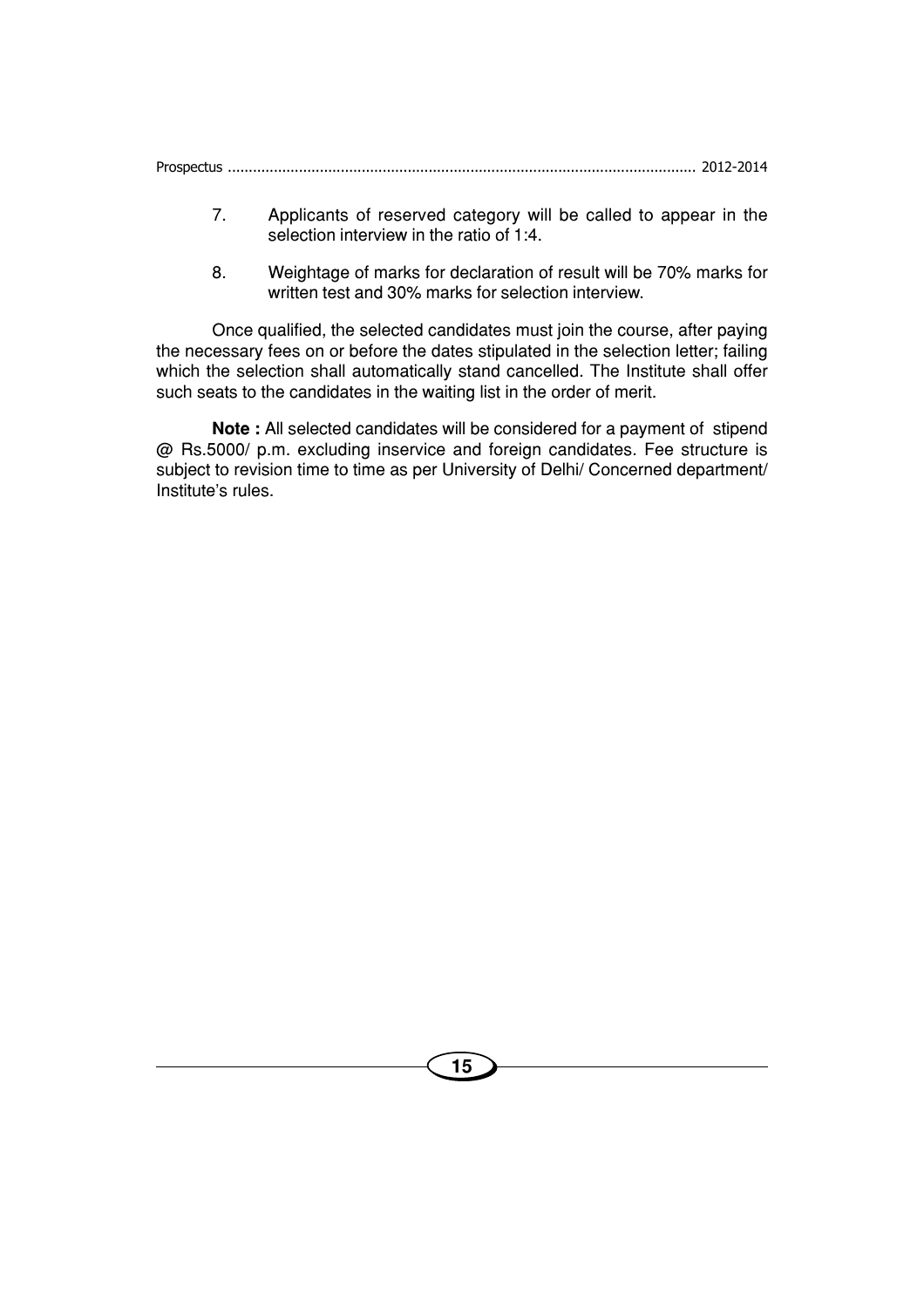# **COURSE STRUCTURE**

Distribution of Marks and Internal Assessment

| I Year - Part I Examination                                |                                                                              |        |
|------------------------------------------------------------|------------------------------------------------------------------------------|--------|
| <b>Subject</b>                                             | <b>Total Marks</b>                                                           | Pass % |
| Group 'A'                                                  |                                                                              |        |
| Psycho social Foundations of Behaviour                     | 100 (Written 70 and<br>Internal<br>Assessment 30)                            | 50     |
| <b>Statistics &amp; Research Methodology</b>               | 100 (Written 70 and<br>Internal<br>Assessment 30)                            | 50     |
| Psychiatry                                                 | 100 (Written 70 and<br>Internal<br>Assessment 30)                            | 50     |
| Psycho diagnostics (Clinical & Viva)                       | External assessment<br>70 and Internal<br>assessment 30                      | 50     |
| Group 'B'                                                  |                                                                              |        |
| Submission of 5 Cases of full length<br>Psycho diagnostics | 100 (Internal<br>Assessment 70<br>and Assessment by<br>External examiner 30) | 50     |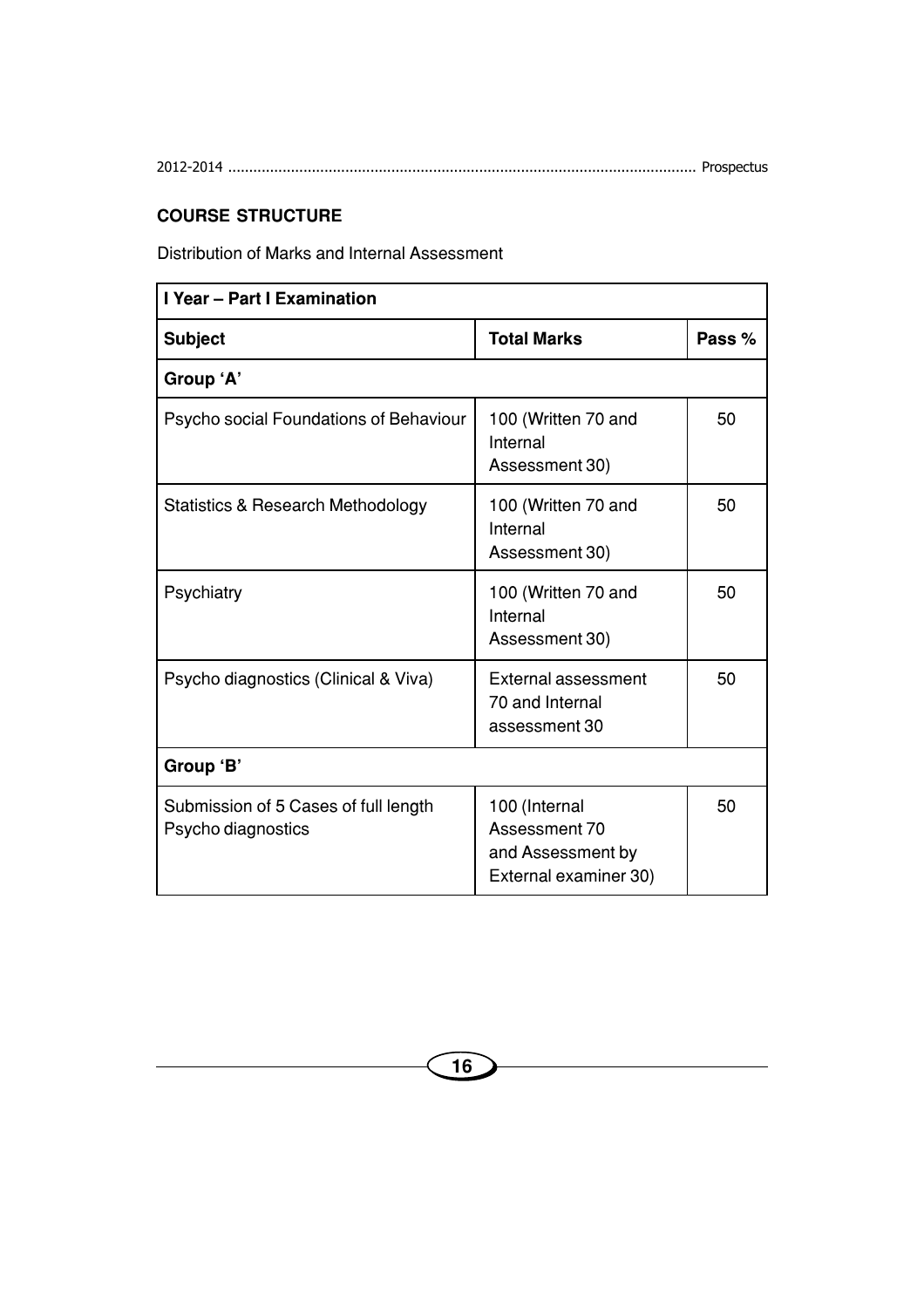| <b>Il Year - Part II Examination</b>                                      |                                                                                                                                                                   |        |
|---------------------------------------------------------------------------|-------------------------------------------------------------------------------------------------------------------------------------------------------------------|--------|
| <b>Subject</b>                                                            | <b>Total Marks</b>                                                                                                                                                | Pass % |
| Group 'A'                                                                 |                                                                                                                                                                   |        |
| <b>Biological Foundations of Behavior</b>                                 | 100 (Written 70 and<br>Internal<br>Assessment 30)                                                                                                                 | 50     |
| Psychotherapy and Counseling                                              | 100 (Written 70 and<br>Internal<br>Assessment 30)                                                                                                                 | 50     |
| <b>Behavioral Medicine</b>                                                | 100 (Written 70 and<br>Internal<br>Assessment 30)                                                                                                                 | 50     |
| Practical /Clinical & Viva Voce in Clinical<br>Applications of Psychology | 200 (Internal<br>Assessment 60<br>and Assessment by<br>External examiner 140)                                                                                     | 100    |
| Group 'B'                                                                 |                                                                                                                                                                   |        |
| Submission of 5 fully worked out<br><b>Therapeutic Case Records</b>       | 100 (Internal<br>Assessment 70<br>and Assessment by<br>External examiner 30)                                                                                      | 50     |
| Group 'C'                                                                 |                                                                                                                                                                   |        |
| <b>Dissertation</b>                                                       | 100 (70 marks for written<br>dissertation evaluated<br>independently by<br>supervisor and external<br>examiner, 30 marks viva<br>voce to be conducted<br>jointly) | 50     |

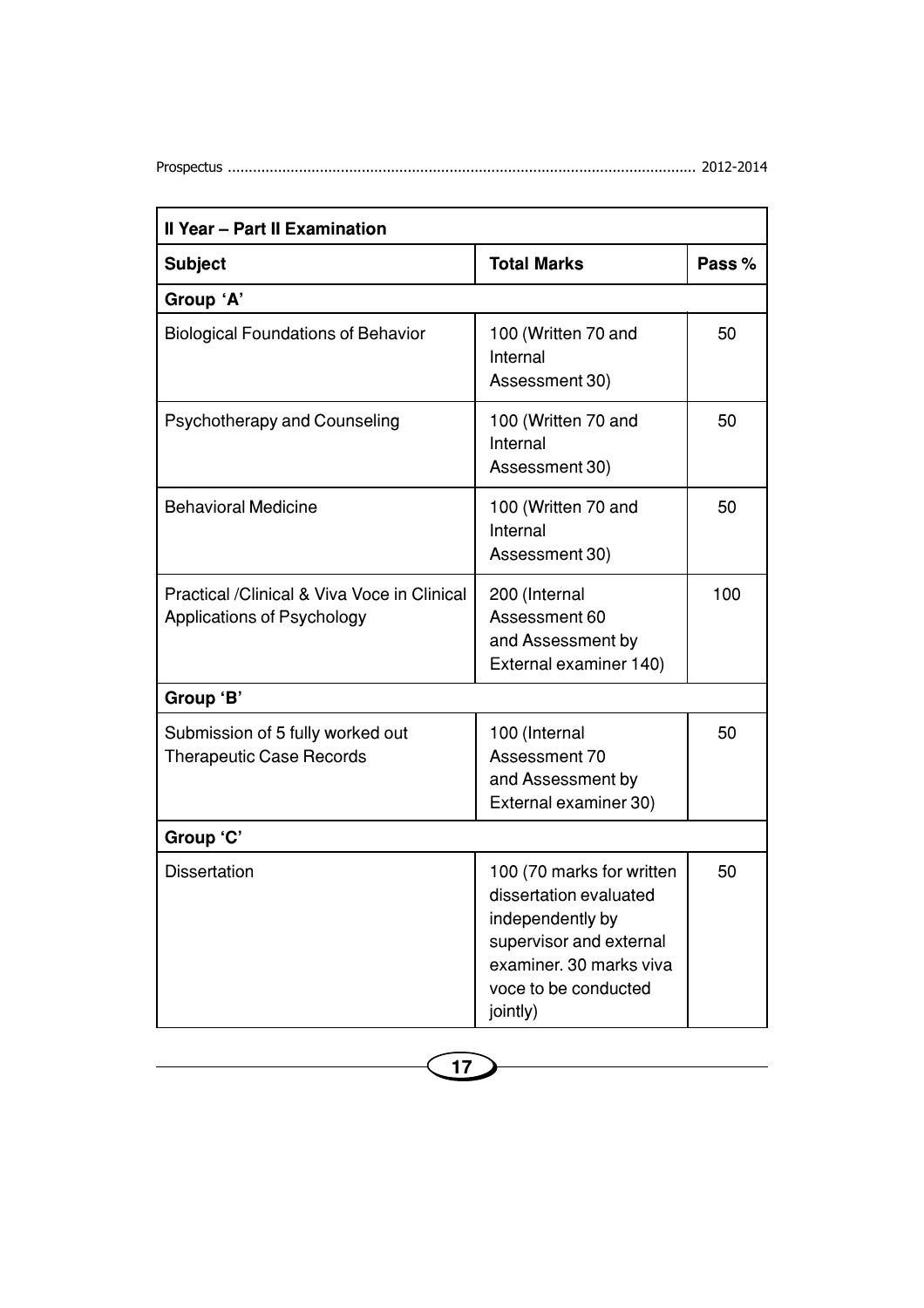#### **Guidelines for Internal Assessment**

Each M. Phil. Clinical Psychology candidate will be internally evaluated on the basis of his/her day to day work i.e. punctuality, discipline, sincerity and involvement in work, completion of assignments within time, presentations in academic forums (clinical case conference, journal club and academic seminars etc.), interpersonal acumen, communication skills, quality of academic and clinical work, mastery in psycho diagnostics, pass-out performances for different psychological tests and procedures, psychotherapeutics, and feedback from the consultants in other departments in supervisory capacity.

|                                            | <b>Ist Year</b> | By the<br>end of<br><b>IInd Year*</b> |
|--------------------------------------------|-----------------|---------------------------------------|
| Detailed case histories<br>1)              | 30              | 50                                    |
| <b>Clinical Interviews</b><br>$\mathbf{2}$ | 20              | 40                                    |
| Full length Psychodiagnostics<br>3)        | 20              | 35                                    |
| Therapeutics<br>$\left 4\right $           |                 |                                       |
| <b>Behavioral Interventions</b><br>i)      |                 | 100 hours                             |
| <b>Psychological Therapies</b><br>ii)      |                 | 100 hours                             |

#### **Minimum prescribed clinical work during the two year of training.**

\* Includes the work done in Ist year

Therapy work shall not be less than 25 hours of work in each of the following areas:

- a) Therapies with children
- b) Individual therapies with adults
- c) Family/marital/group therapy
- d) Psychological and / or Neuropsychological rehabilitation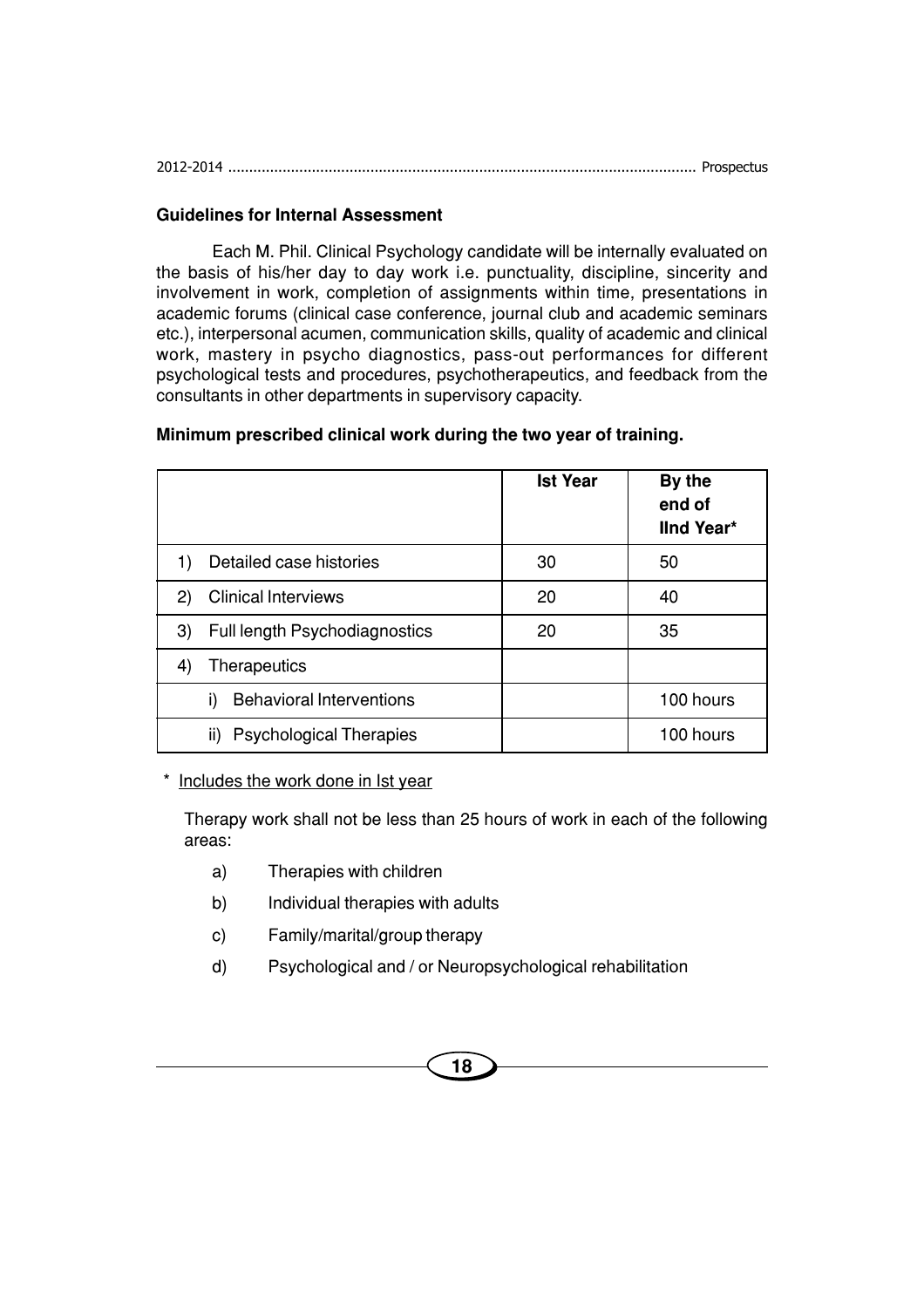#### **DEPARTMENT OF CLINICAL PSYCHOLOGY**

#### **Academic Faculty/Staff and Research Interests**

- 1. **Dr. Uday Kumar Sinha, Ph.D., Additional Professor & Head** Child and Adolescent Mental Health, Psychotherapy Process, Legal aspect of Mental Health, Professional Development and Training in the area of Mental Health Cognitive Behavior Therapies, Family and Parenting intervention, Stress & Burnout Management.
- 2. **Dr. Vibha Sharma, Ph.D., Associate Professor** Neuropsychology, Spirituality and Mental Health, Spiritually augmented cognitive Behavior, Therapy, Hyponotherapy, Research Methodology.
- 3. **Dr. Naveen Grover, Ph.D., Assistant Professor** Psychotherapy supervision, Psychotherapy process issues, Cognitive Behaviour therapy, Mental Health in students, Adult Survivors of Child Sexual abuse.
- 4. Dr. Ruchi Verma, Clinical Psychologist : Stress Management, Psychooncology and Terminal illness, Adult Mental health, Personality disorders.
- 5. Mr. Jagdish Sadiza, Clinical Psychologist : Mental Retardation, Behaviour Modification, Parental counseling, Psychosexual problems.
- 6. Dr. Manisha Jha, Clinical Psychologist : Neuropsychology, Neuropsychological Rehabilitation Cognitive retraining, Adult mental health.
- 7. Ms. Pooja Sharma, Clinical Psychologist : Child and adolescent mental health, Congnitive behavior therapy, Dissocitive Disorders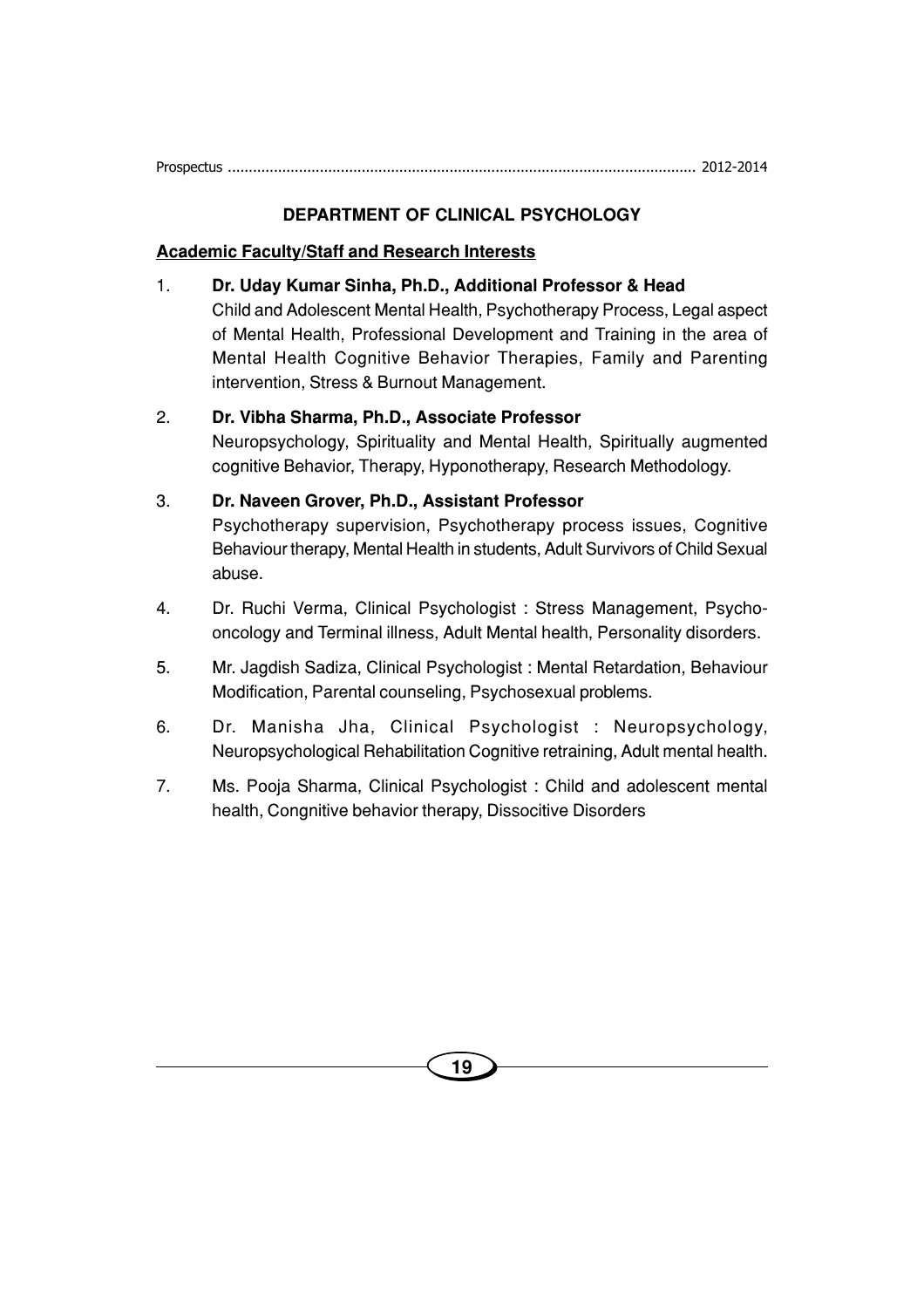| 2012-2014 |  |
|-----------|--|
|           |  |

#### **General Instructions**

- 1. Applications received after the closing date or which are not complete in all respects will not be considered.
- 2. Candidates are advised to send their application form (s) preferably by registered/speed post. The Institute takes no responsibility for any delay in the receipt or loss of application in transit.
- 3. All claims made in the application must be supported with documentary proof.
- 4. Employees of State or Central Government or of any Public Sector Undertaking of State Government should send their applications through their employers. However, the advance copy of the application (complete in all respects) can be sent. In case the application is not received through the employer before the date of the Entrance test, a NO OBJECTION CERTIFICATE from the employer should be produced at the time of Entrance test failing which the candidate will not be allowed to appear in the entrance test.
- 5. Candidates called for Entrance test and counseling will have to make their own arrangements for stay (minimum 2-3days). No TA/DA will be paid by IHBAS, Delhi.
- 6. The decision of the Director of the Institute; as per recommendations of the selection committee shall be final in matters of selection of candidates for admission to the course and no appeal shall be entertained on the subject.
- 7. No. individual intimation will be sent to candidates who are not selected and no correspondence on this subject will be entertained
- 8. Course is conducted on full time basis. Private Practice in any form is prohibited. The candidates are strictly not permitted to undertake any other part time or correspondence courses.
- 9. All candidates admitted to the Institute shall maintain good conduct, attend their classes regularly and abide by the regulations of the Institute.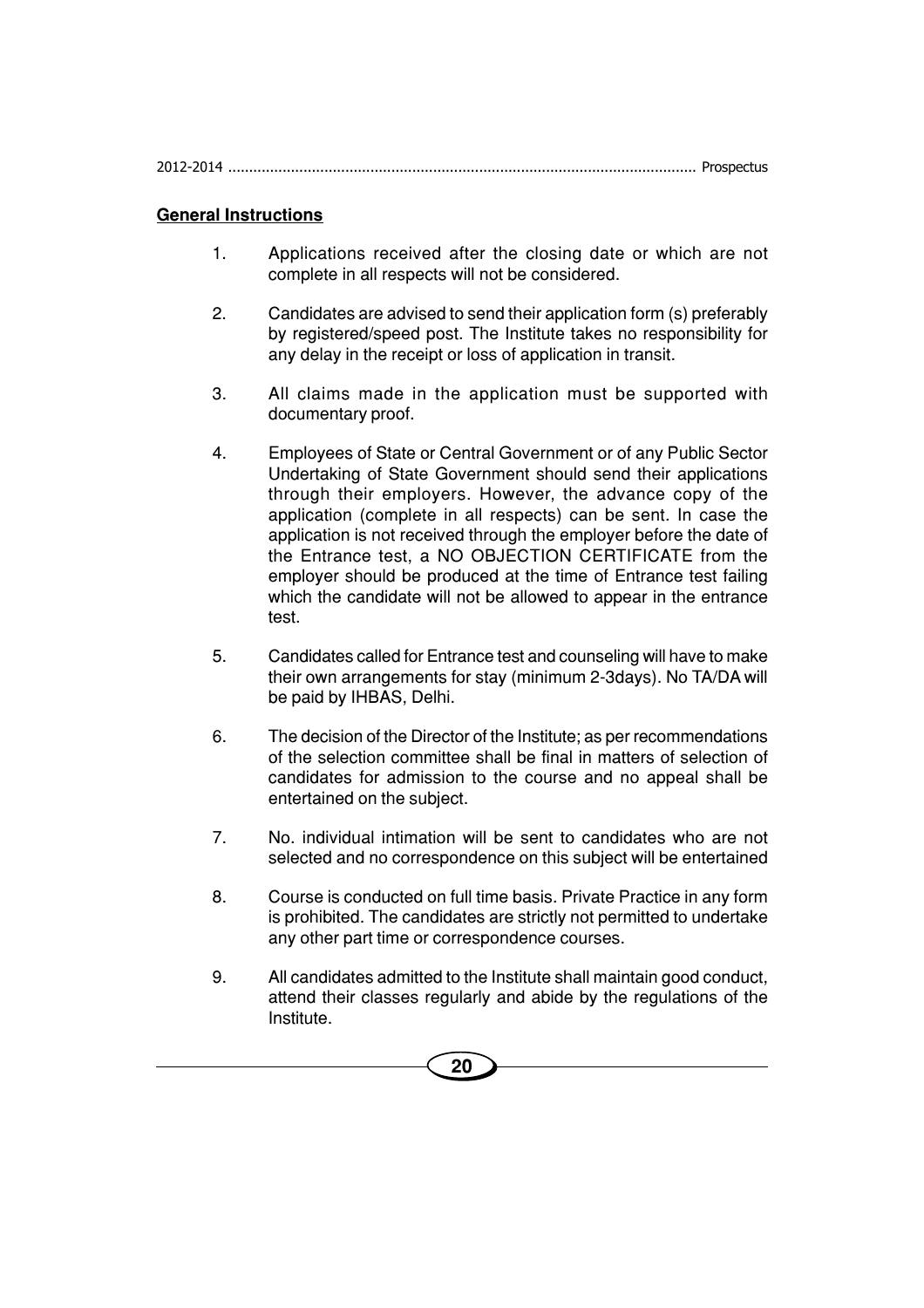- 10. Selected candidates shall have to submit migration certificate from the University from which they have passed the last qualifying examination, at the time of joining the Institute.
- 11. All the students receiving stipend from the Institute and admitted to the course will be on contract service for the duration of the studies. They are required to submit a contract bond on a non-judicial stamp paper of the value of Rs.100/-. The bond, duly completed in all respects, shall be submitted at the time of joining, failing which they will not be allowed to join the course.
- 12. Eligible candidates for Entrance Test will be intimated about their eligibility by post and Institute will not take any responsibility for nonreceipt of the call letters.
- 13. Qualified candidate's list for interview will be notified on the Institute's Notice Board. No Separate individual intimation will be given.
- 14. Any changes in date, time venue and/ or schedule of the Entrance Test, Interview will be announced on our website and notice boards, no individual intimation will be given to the candidates.
- 15. The candidates are requested to keep themselves updated by visiting our website regularly from time to time.
- 16. The rules and regulations in this prospectus are subject to change in accordance with the decision of the Institute from time-to-time based on the recommendations of M.Phil. C.P. Committee, University of Delhi.

#### **WARNING**

In case any candidate is found to have supplied false information or certificate or is found to have withheld or concealed some information, he/she shall be debarred from continuing the course and shall face such appropriate action initiated against him/her by the Director of the Institute.

#### **RAGGING**

Ragging is banned in this institution and if any incident of ragging comes to the notice of the authority, the concerned student shall be given liberty to explain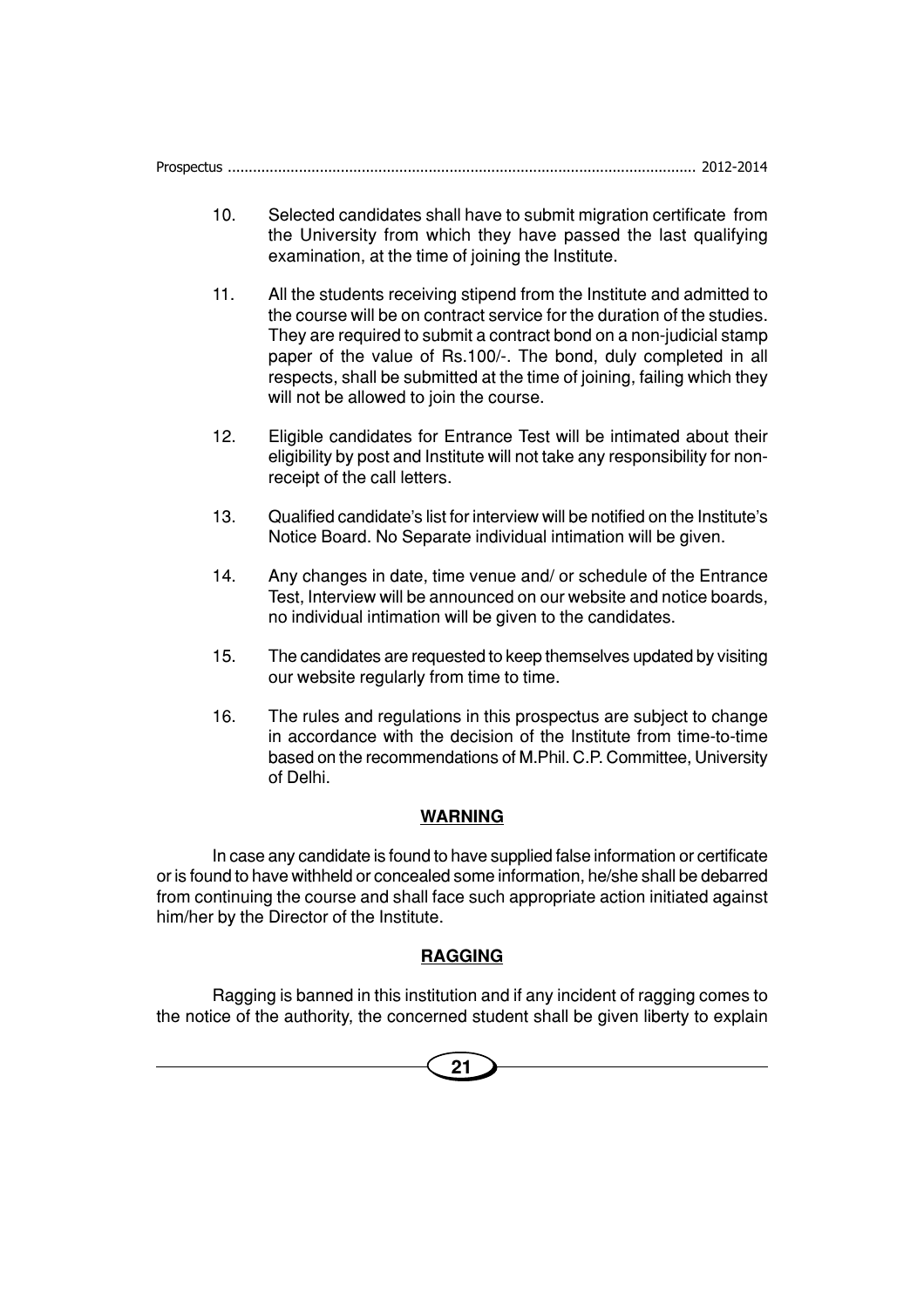|--|

and if his/her explanation is not found satisfactory, the authority would expel him/ her from the Institute.

The candidates along with the parents/guardians of the candidates have to sign a declaration that they are aware about ragging being banned at this Institution and if found indulging in ragging, the concerned student shall be given liberty to explain and if his/her explanation is not found satisfactory, the authority would expel him/her from the Institute.

#### **ACCOMMODATION**

There are two hostels attached to the Institute- hostel for men & hostel of women.

Students admitted to post-graduate courses, are provided accommodation in either men's or women's hostels. The accommodation generally will be a single room facility and is partially furnished. Family accommodation is not available. Candidates who are admitted to the M.Phil course are required to pay Rs. 150/ per month towards accommodation, electricity and water charges.

Those residing in the hostels should join the mess, which is run on a sharing basis. The warden appointed by the Director shall have general supervision over the hostels. Those residing in the hostel are required to adhere to hostel rules and regulations.

# **Rules of IHBAS Hostel for M.Phil. P.G. Scholars :**

will be made available at the time of joining the course.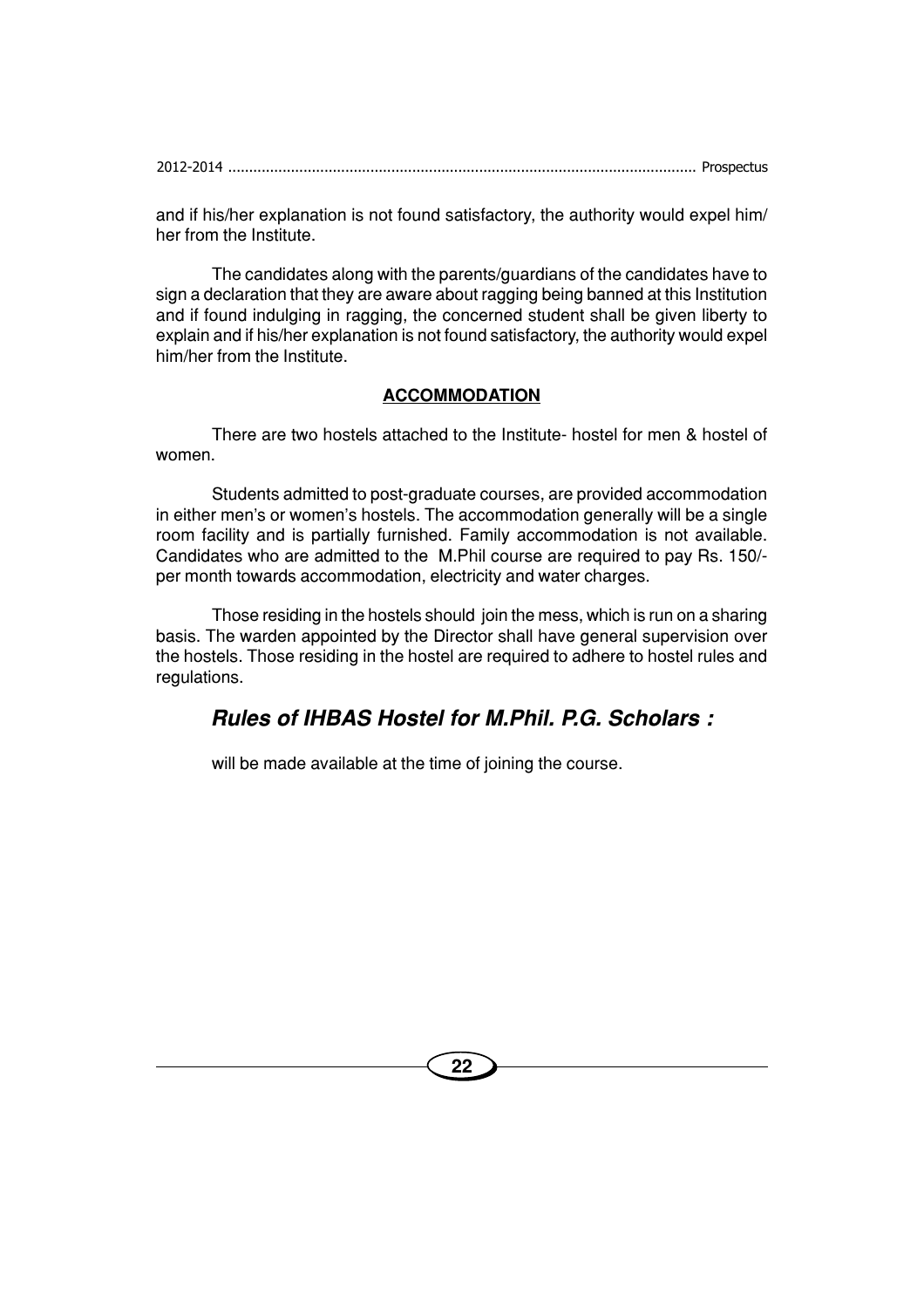#### **DEPARTMENTS AND FACULTY OF THE INSTITUTE**

#### **CLINICAL PSYCHOLOGY**

Dr. Uday K. Sinha, M. Phil., Ph. D., Additional Professor & Head.

Dr. Vibha Sharma, M. Phil., Ph. D., Associate Professor.

Dr. Naveen Grover, M. Phil., Ph. D., Assistant Professor.

#### **PSYCHIATRY**

The Department of Psychiatry is running MD course in Psychiatry which commenced in the year 2003, with intake capacity of four (04) students every year.

Prof. S. D. Sharma, M.D.(Psychiatry), Emeritus Professor.

Prof. Nimesh G. Desai, M.D. (Psychiatry), Professor.

Dr. Deepak Kumar, M.D. (Psychiatry), D.N.B. (Psychiatry), Associate Professor & Officiating HOD

Dr. Om Prakash, M.D. (Psychiatry), Associate Professor.

Dr. Rupali Shivalkar, M.D. (Psychiatry), D. P. M. (Psychological Medicine), Associate Professor.

Dr. Vijender Singh, M.D. (Psychiatry), Associate Professor.

Dr. Rajesh Kumar, M.D. (Psychiatry), Associate Professor.

Dr. Pankaj Kumar, M.D. (Psychiatry), Assistant Professor.

Dr. Manoj Kumar, M.D. (Psychiatry), D.N.B. (Psychiatry), Assistant Professor.

#### **NEUROLOGY**

The Department of Neurology is running DM Neurology course which commenced with year 2008 with intake capacity of three students every year.

Prof. M. Gauri Devi, M. D. (Medicine), D. M. (Neurology), Emeritus Professor.

Dr. Kiran Bala, M. D. (Medicine), D. M. (Neurology), Additional Professor & Head.

Dr. Suman Khushwaha, D. M. (Neurology), Associate Professor.

Dr. V. N. Mishra, M.D. (Medicine), D.M. (Neurology), Associate Professor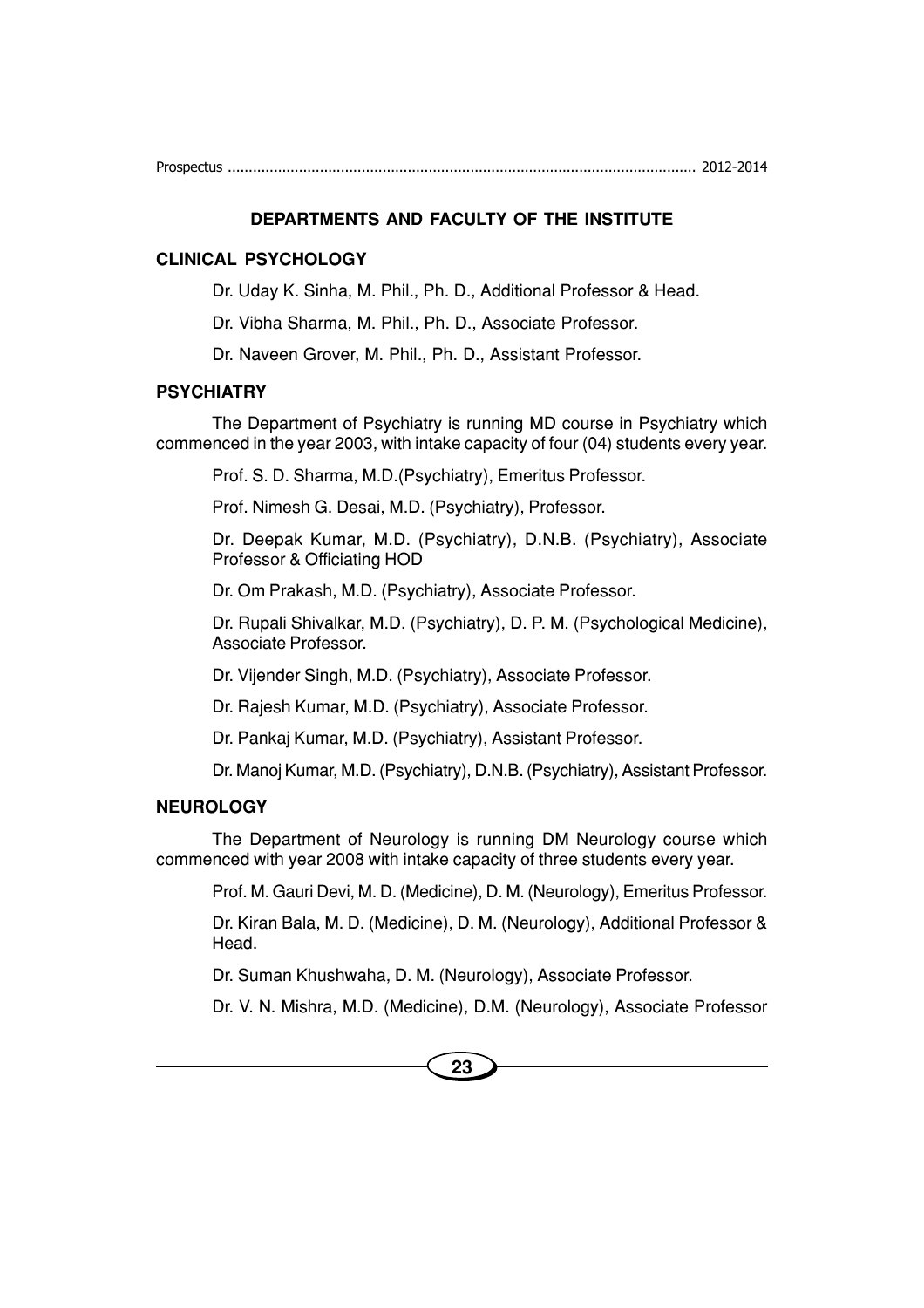2012-2014 ................................................................................................................ Prospectus

(on Lien).

Dr. Aldrin Anthony Dungdung, M.D. (Medicine), D.N.B. (Neurology), Assistant Professor.

Dr. Ritu Agarwal, M.D. (Medicine), D.M. (Neurology), Assistant Professor

Dr. Deepa Dash, M.D. (Medicine), D.M. (Neurology), Assistant Professor

Dr. Sidharth Maheshwari, M.D. (Medicine), D.M. (Neurology), Locum **Consultant** 

#### **NEUROSURGERY**

Dr. P. K. Upadhyay, MBBS (Gold Medal), MS (Surg), DNB (Gen Surg), MCh (Neuro) DNB (Neurosrgery), MNAMS, Associate Professor & Head.

Dr. V.K.S. Gautam, M.S., MCh, Assistant Professor.

Dr. D. K. Jha, M.S., MCh, Assistant Professor.

#### **NEUROCHEMISTRY**

Dr. Neelam Chillar, M. B. B. S., M. D., Associate Professor & Head.

Dr. Rachna Agarwal, M. D. (Medical Biochemistry), Associate Professor.

#### **MICROBIOLOGY**

Dr. Rajeev Thakur, M. D. (Microbiology), Professor & Head.

Dr. Renu Goyal, M. D. (Microbiology), Assistant Professor.

#### **PATHOLOGY**

Dr. Sujata Chaturvedi, M. D. (Pathology), Professor & Head.

Dr. Anshu Gupta, M.D. (Pathology), Associate Professor.

Dr. Ishita Pant, M.D. (Pathology), Assistant Professor.

#### **NEUROPSYCHOPHARMACOLOGY**

Dr. Sangeeta Sharma, M. D. (Pharmacology), Professor & Head

#### **PSYCHIATRIC SOCIAL WORK**

Dr. Jahanara M. Gajendragad, M. Phil., Ph. D., Associate Professor & Head.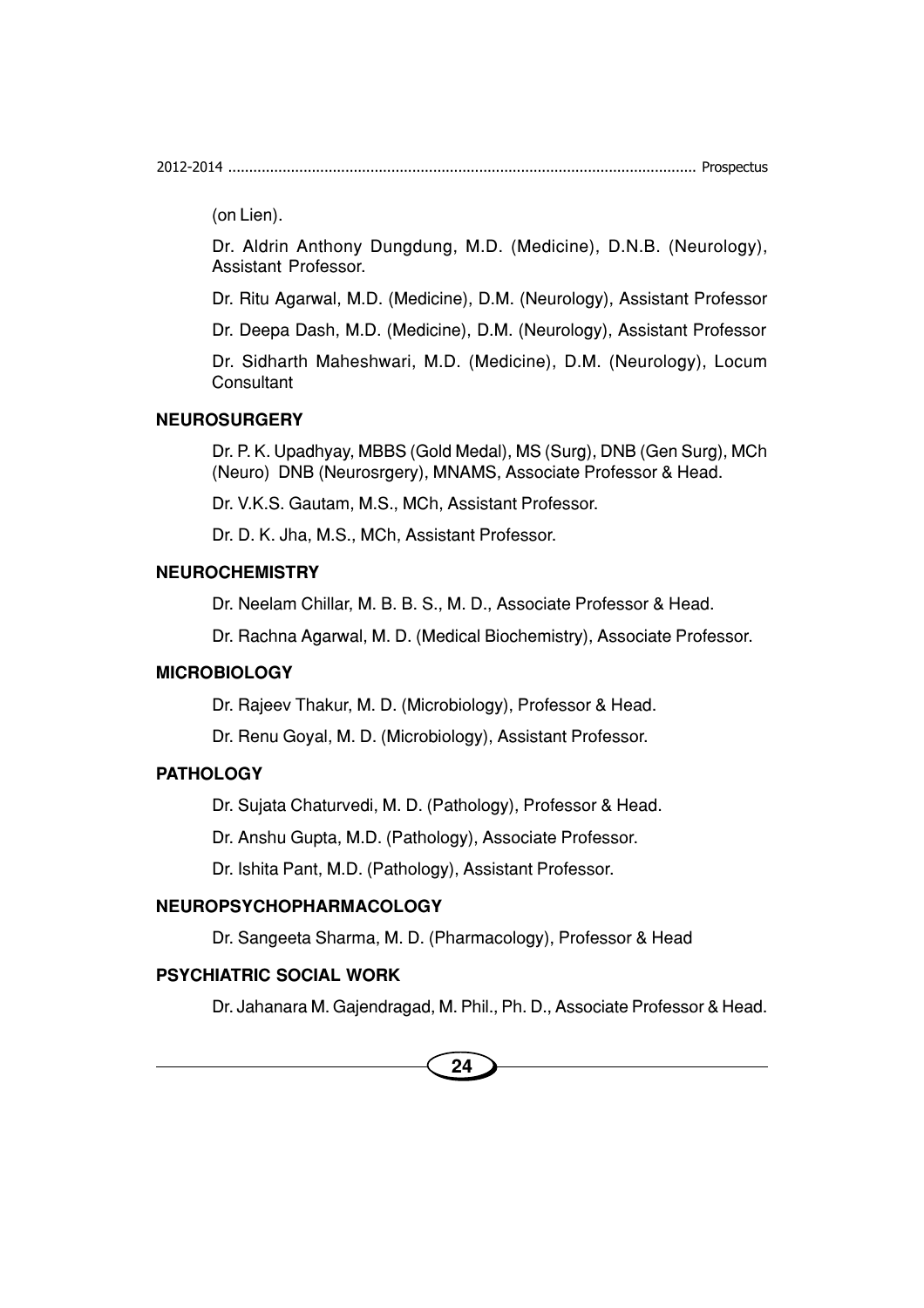#### **EPIDEMIOLOGY**

Dr. Sarabjeet Khurana, M. D. (Community Medicine), Associate Professor & Head.

#### **BIOSTATICS**

Dr. C. B. Tripathi, M. Sc., Ph. D., Associate Professor & Head.

#### **NEURORADIOLOGY**

Dr. Rima Kumari, M. D. (Radiology), Associate Professor & Head.

#### **NEUROANESTHEASIA**

Dr. Mukul Kumar Jain, M. D. (Anesthesia), Associate Professor & Head.

Dr. Arvind Kumar Arya, M.D. (Anesthesia), Assistant Professor.

#### **MEDICAL ANTHROPOLOGY**

Dr. Ravinder Singh, M. Sc., M. Phil., Ph. D., Associate Professor & Head.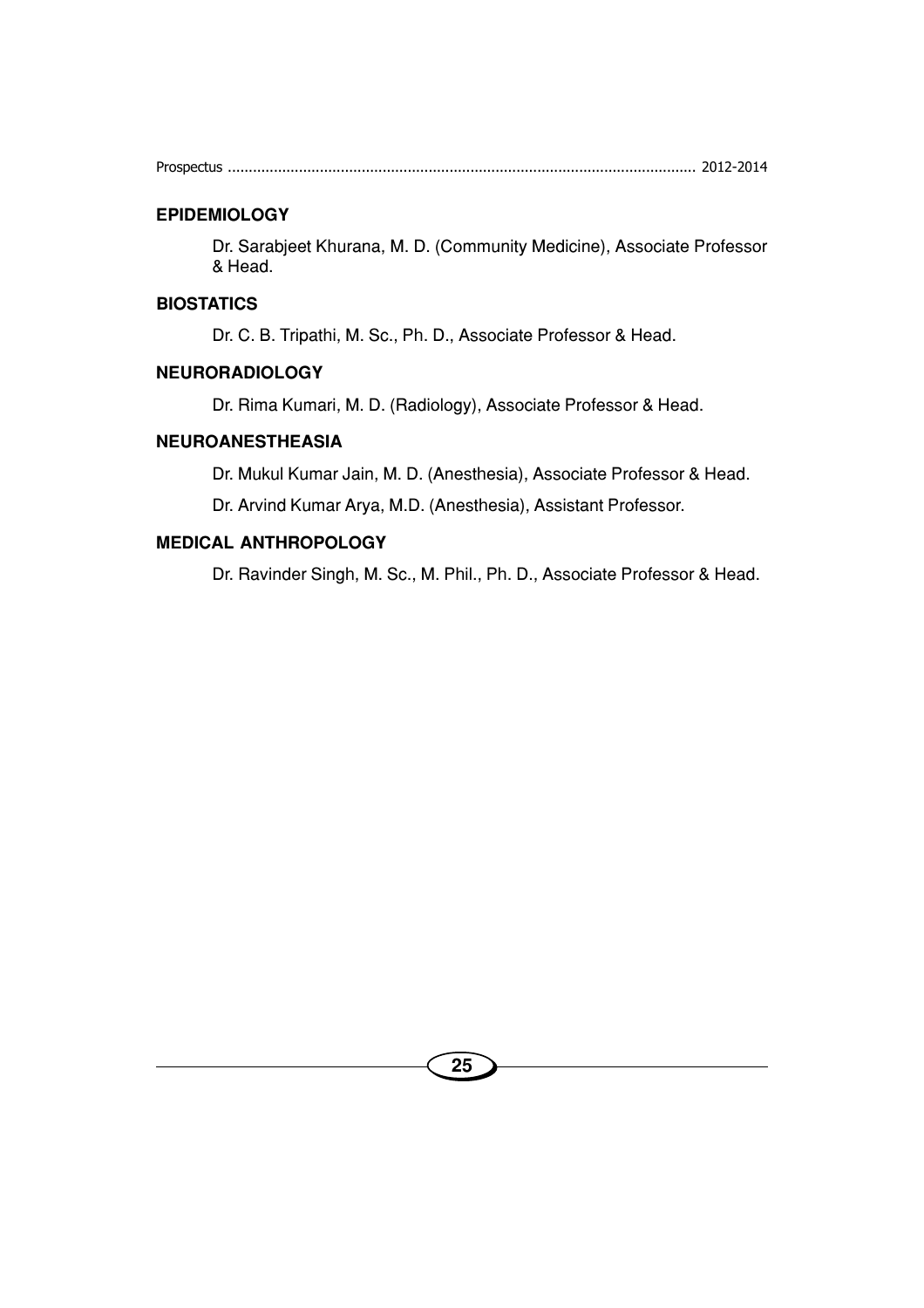# **Ordinance VI-A-3 Master of Philosophy (M. Phil.) in Clinical Psychology\***

- 1. There shall be an M. Phil. Degree Programme in the department of Clinical Psychology under the Department of Psychiatry, Faculty of Medical Sciences.
- 2. Subject to the over all control of the Academic Council, the M. Phil. (Clinical Psychology) Programme in the Department will be administered by an M. Phil. Committee. The M. Phil. Committee shall consist of the Head of the Department, all Professors in the Department and such other teachers (including teachers from other Departments wherever necessary) recommended by the Dean of the Faculty on the advice of the Head of the Department and approved by the Vice-Chancellor. However, the total membership of the Committee shall not exceed 15. The Head of the Department shall be the Chairman of the Committee.

Members of the M. Phil. Committee other than the head of the Department and Professors in the Department shall hold office for a period of two years. After the M. Phil. Committee is once constituted and a person who is not already a member of the M. Phil. Committee is appointed as Professor such a person shall automatically become a member of the M. Phil. Committee. In such a situation**, the maximum limit of 15 of the membership of the Committee shall not apply till such time M. Phil. Committee is re-constituted.**

- **3. The programme shall be conducted at Institute of Human Behaviour & Allied Sciences, Delhi and at such other centers as may be decided by the Academic Council on the recommendation of M. Phil. Committee.**
- 4. The Committee on recommendation of the teachers, Head of Department of Clinical Psychology and Head of other departments if the need be, shall
	- a. Invite and scrutinize applications and make admission to the M. Phil. Programme.

**\***Approved By The Academic Council Of University Of Delhi Held On 07-06-2006 (2:30 pm) In The Council Hall, University Of Delhi, Delhi-110007 Vide Agenda Item No. 52.1.41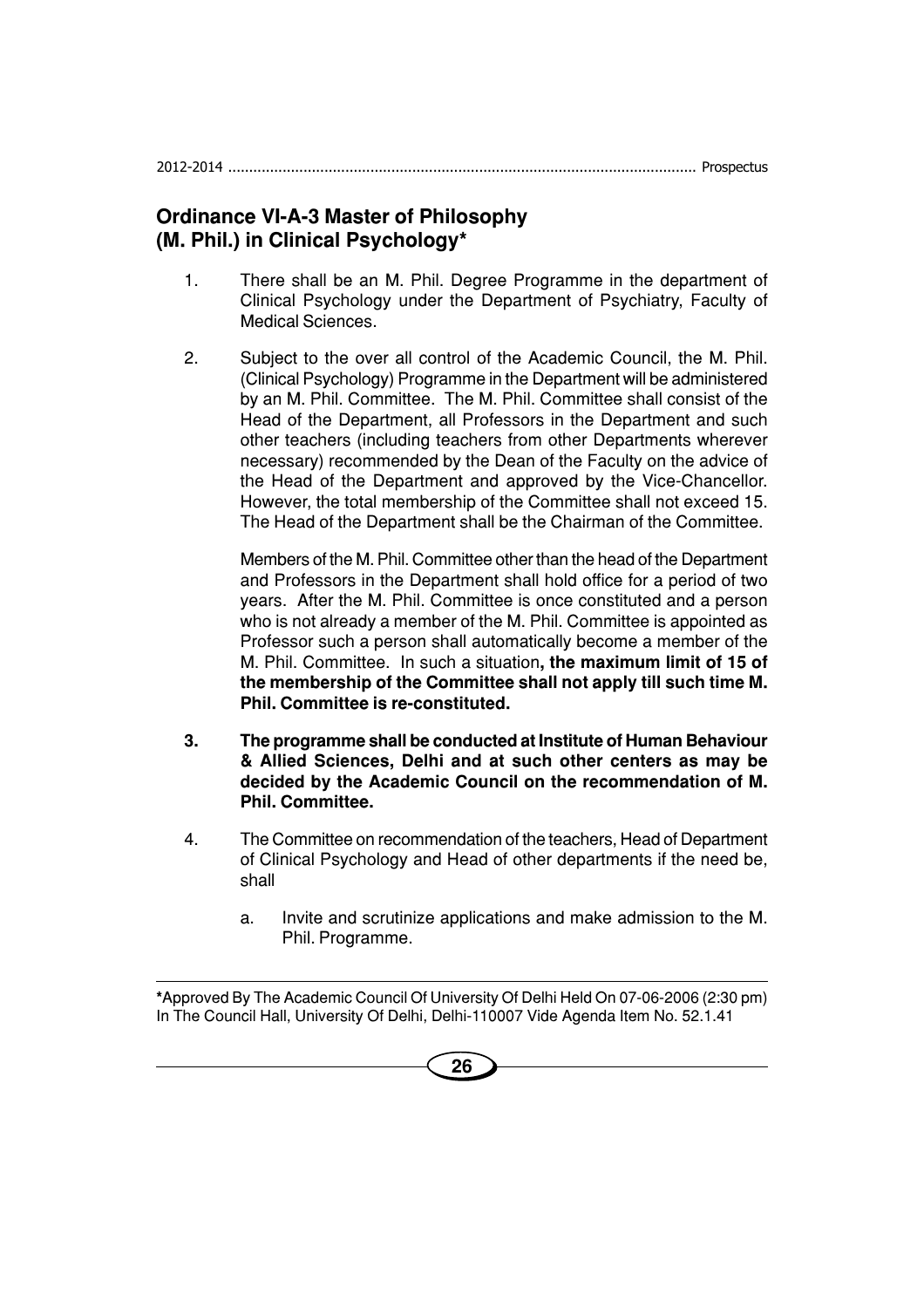- b. Design courses and lay down syllabi for the same;
- c. Organize Lectures, Seminars and supervision of the dissertation work etc.
- d. Make arrangements for the conduct of oral/written examination, evaluation of performance in day-to-day work, including tests, seminars, viva-voce etc;
- e. Recommend persons for appointment as internal/external examiners for consideration by the Academic Council.
- f. Do all such other acts as may be necessary for administering the programme.
- 5. The programme shall be run on a full-time basis and duration of the Programme shall be two calendar years.
- 6. The minimum qualifications for admission shall be a Master's Degree in Psychology/Applied Psychology/Clinical Psychology with at least 55% marks in aggregate from an Indian or foreign University. The qualification should have been recognized by the University of Delhi equivalent to its M.A./ M.Sc. Degree in Psychology/Applied Psychology/Clinical Psychology and/or degree awarding University should be listed in the recognized Universities by U.G.C.

Provided that qualifications obtained through correspondence course will not be considered for admission.

7. Number of seats: Under General , SC & ST categories

| General        | 10 |
|----------------|----|
| Schedule Caste | 01 |
| Schedule Tribe | 01 |
| OBC            | 03 |

in addition, there are provision for advertising two in service candidates and 02 foreign candidates.

**8. Provision for admission of foreign students and in-service candidates in M.Phil. Clinical Psychology training programme**

Admission of foreign students will be done as per University of Delhi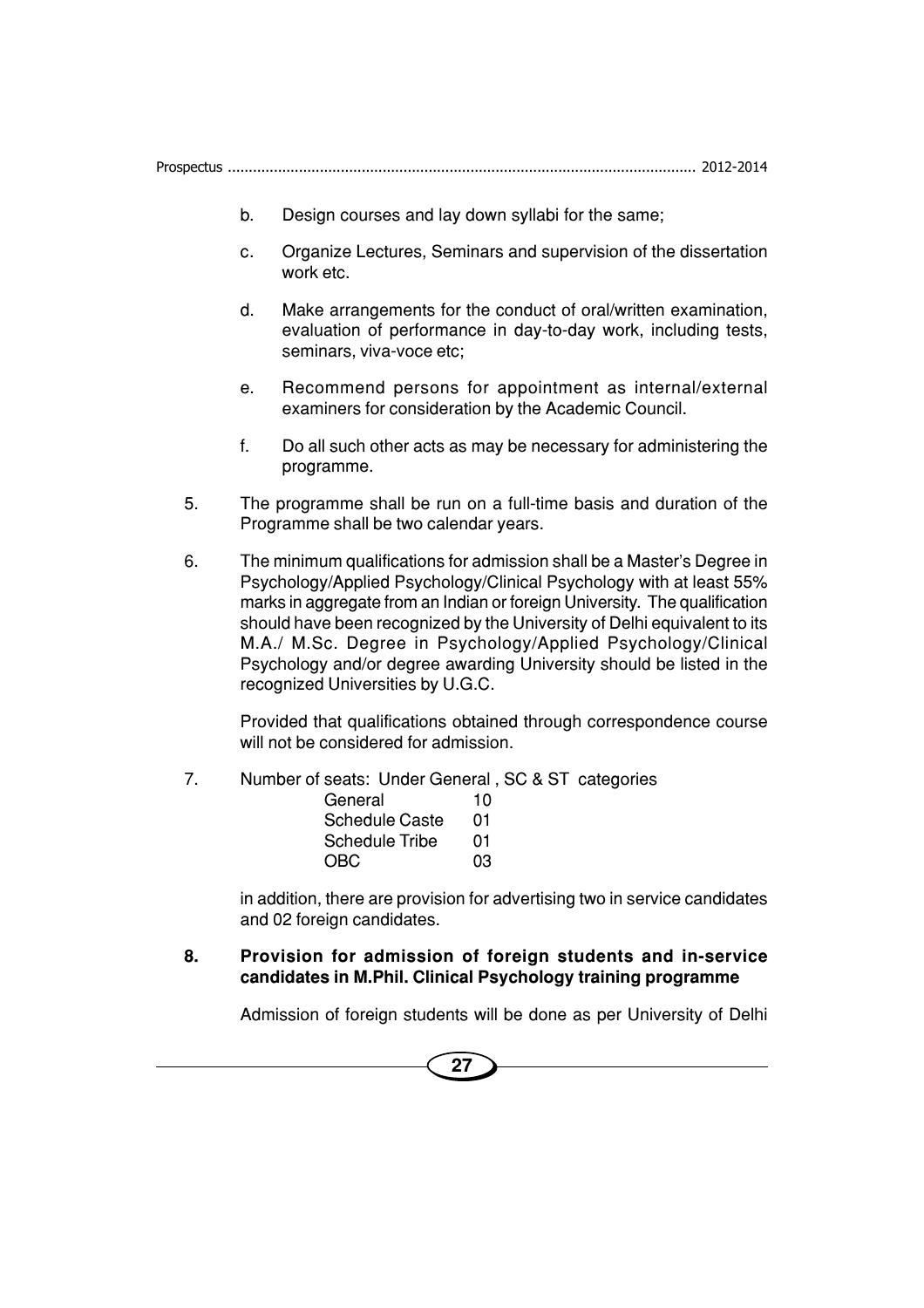| 2012-2014 |  |
|-----------|--|
|           |  |

rules. The foreign students would not go through the selection procedure as required for other general applicants. They will be selected through a sub-committee having not more than three members, to be constituted by Head, Department of Psychiatry, University of Delhi for the admission of foreign students. One member from M.Phil Committee (to be nominated by Head of the Department of Psychiatry), Head of Department of Clinical Psychology and the Director of the Institute will be the three members of this subcommittee. Two seats shall be for foreign students in addition to the twelve already approved seats. Fee will be charged from the foreign students as per University of Delhi rules. Foreign students will not be entitled for stipend. Applications of each foreign candidate will be verified by F.S.A.

In-service candidates may be admitted without any payment of stipend. There will be two seats for these students in addition to the twelve already approved seats. Selection procedure for these applicants will be the same as followed for the selection of M. Phil. Clinical Psychology candidates.

#### **9. Attendance :**

Candidates are required to attend lectures and participate in academic seminar, clinical case conference, journal club and other academic activities arranged by the Department during the Two years' Programme.

The M. Phil. Committee will determine the minimum % of lectures academic seminars clinical case conferences, journal club and other academic activities arranged to be attended by each M. Phil. candidate of the Department. In no case the minimum requirement shall be less than 2/3rd of the lectures delivered, academic seminars, clinical case conferences, and journal clubs held separately.

#### **10. Leave/ Vacations :**

- a) No vacation is permitted to any M. Phil Clinical Psychology Student.
- b) The student will get a total of 30 days leave during the  $1<sup>st</sup>$  academic year, and 36 days leave during the 2nd academic year respectively. The leave includes leave taken on any ground except maternity/ miscarriage/ abortion leave.
- c) During pregnancy: 135 days Maternity leave are admissible only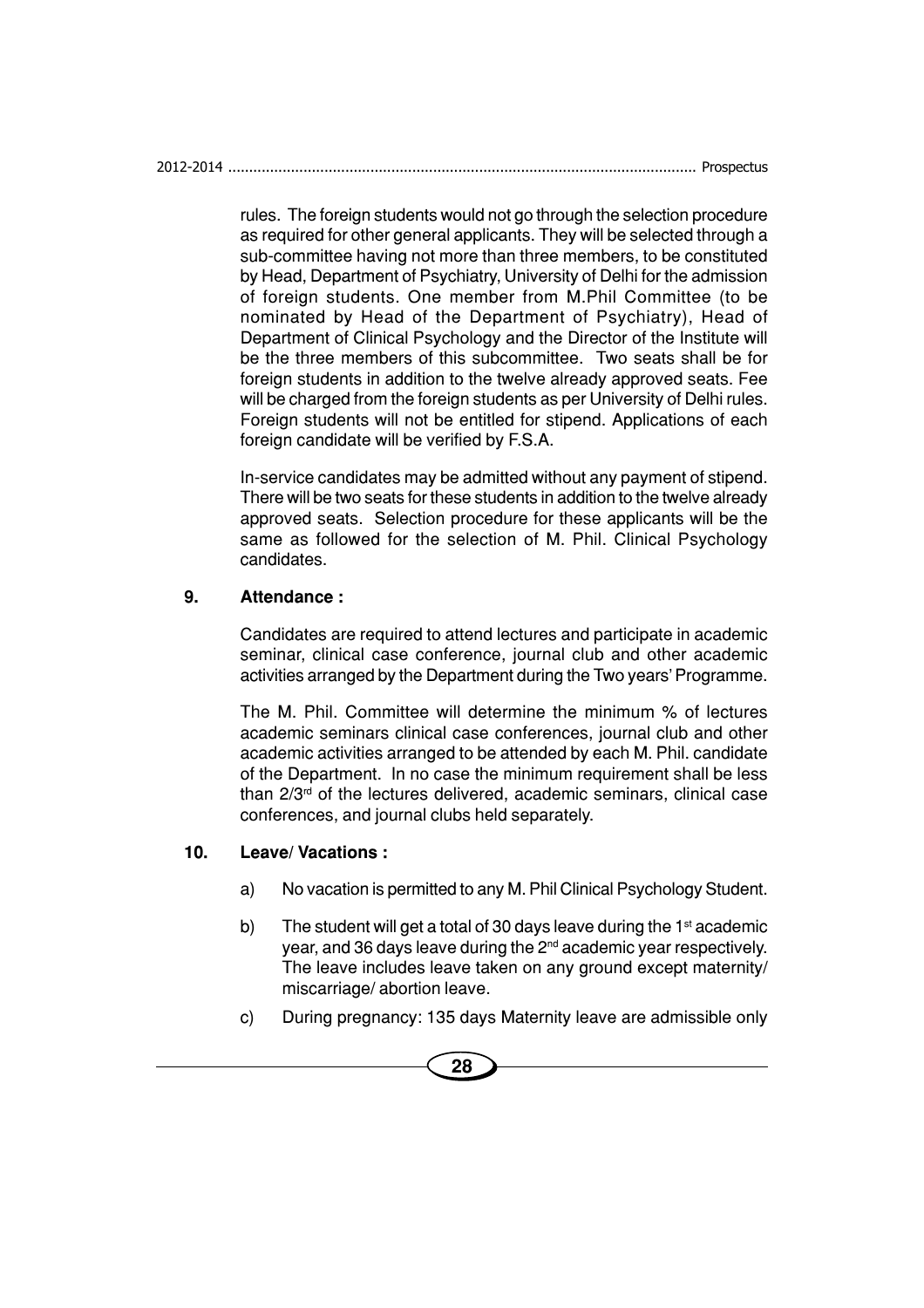to candidates with less than two surviving children subject to condition that the students will have to complete the required period of training before being allowed to appear in the examination

- d) During Miscarriage/ abortion (included or otherwise): total leave of 45 days are admissible during entire course. Leaves are admissible irrespective of number of surviving children. Application should be supported by a certificate from a Registered Medical Practitioner/ Authorized Medical Attendant subject to the condition that the students will have to complete the required period of training before being allowed to appear in the examination.
- e) The leave remaining un-availed during a particular academic year would lapse at the end of the academic year, and will not be carried over the next year of the course. Leave/ unauthorized absence, exceeding the duration of admissible leave for the year, will not be adjusted against leave due for subsequent years
- f) In case a student takes more leave than the prescribed leave (even on medical ground), or remains absent from training without proper permission, he/she shall not be allowed to appear in the university examination until he/she completes that shortage of training, which may have occurred due to extra leave/ unauthorized absence, by undergoing further training beyond the normal duration of the course. The student will not be entitled for any pay for this training period. Extra duties undertaken during the normal duration of the course would not compensate the shortage of training.
- g) The concerned Head of Institute should notice to the student(s), who remains absent from training without permission of competent authority (HOD/ Head of Institution) for a period exceeding 7(seven) days. The name of any student, who remains absent from training without proper permission of competent authority (HOD/ Head of Institution) for a period of 30 days, would be removed, on the advice of concerned Head of Institution, from the rolls of the Institution and the University, and his/her registration for the course would be cancelled. Such student would not be allowed to join any other M.Phil courses during the remaining duration of the course from which the registration has been cancelled.
- h) All candidates joining the M.Phil program shall work as full time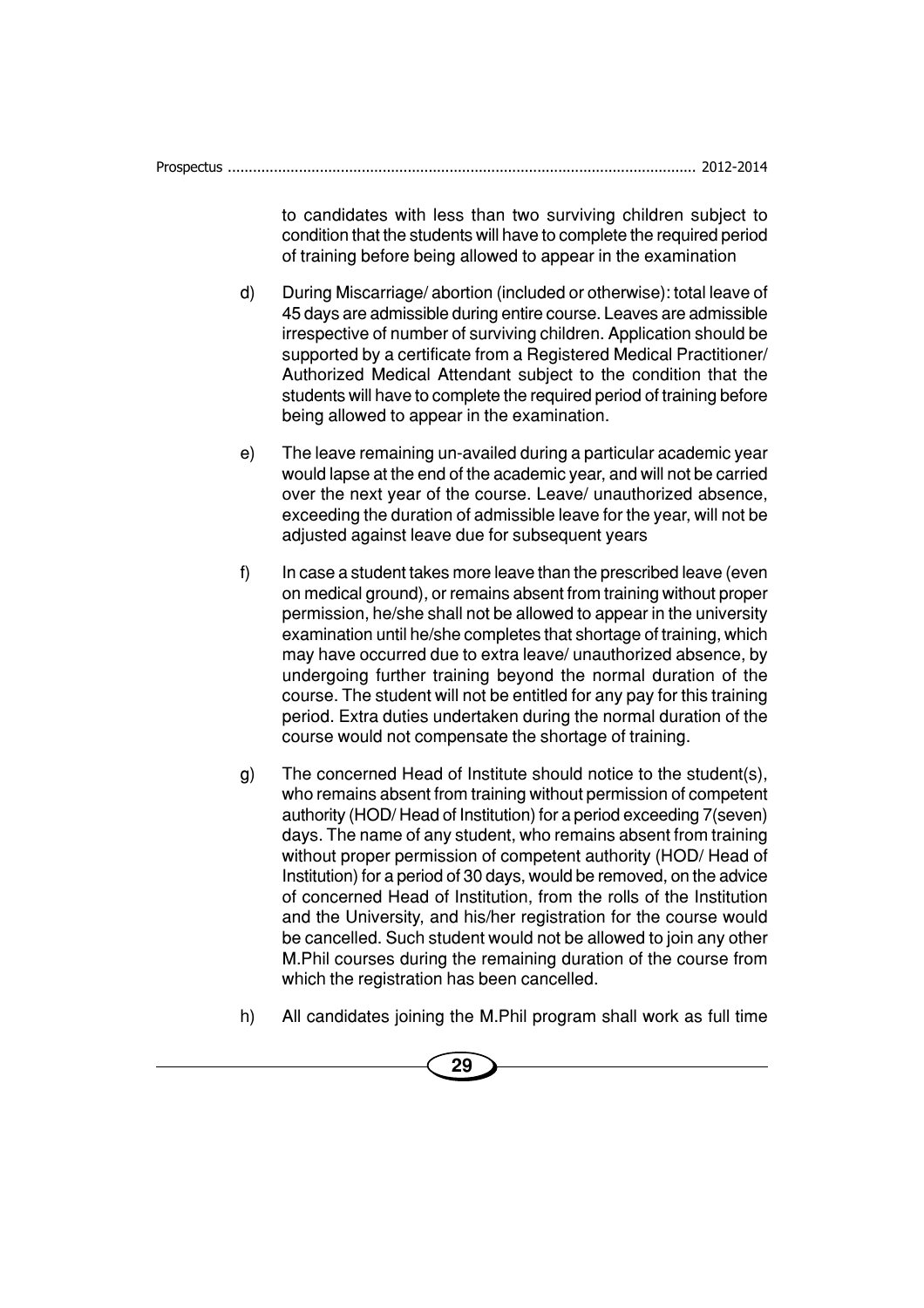2012-2014 ................................................................................................................ Prospectus

student trainees/residents during the period of training; attendance not less than 80% of the training during each calendar year; and be given full time responsibility, assignment and participation in all facts of education process.

- i) The conditions mentioned in para 'a' to 'e' to clause 10(Leave/ Vacations) are to be fulfilled by all candidates independent of attendance requirement under para 'h' of clause10(Leave/ vacations)
- j) Application for all types of leave should be forwarded to the HOD, Clinical Psychology.
- **11. Discipline :** Applicable as per rules of the Institute / University's Discipline Ordinance rules on discipline as applicable in the University Departments.
- **12. M. Phil. Examination :** It shall be conducted by the concerned department under the supervision of M.Phil Committee in Two parts
	- **Part I** Three theory Courses, on Psychosocial Foundations of Behaviour, Statistics and Research Methodology and Psychiatry. There will be practical exam in Psychodiagnostic based on Clinical and Viva-Voce. Under this Practical Exam candidates will also submit five cases of full length Psychodiagnostic records.
	- **Part II** After passing the examination in the courses as above only, a candidate will be allowed to appear in the M. Phil. Clinical Psychology Part II examination. Three Theory Courses are prescribed viz. Biological Foundations of Behavior, Psychotherapy and Counseling, and Behavioral Medicine. There will be Practical Exam in Clinical Applications of Psychology based on Clinical and Viva-Voce. Under this Practical Exam candidates will also submit five fully worked out Therapeutic Case Records.
- **Note :** The first examination on the three courses as mentioned above will be held in the middle of the course on the dates approved by M.Phil Committee.

The final year examination will be held by the end of  $2<sup>nd</sup>$  academic year on

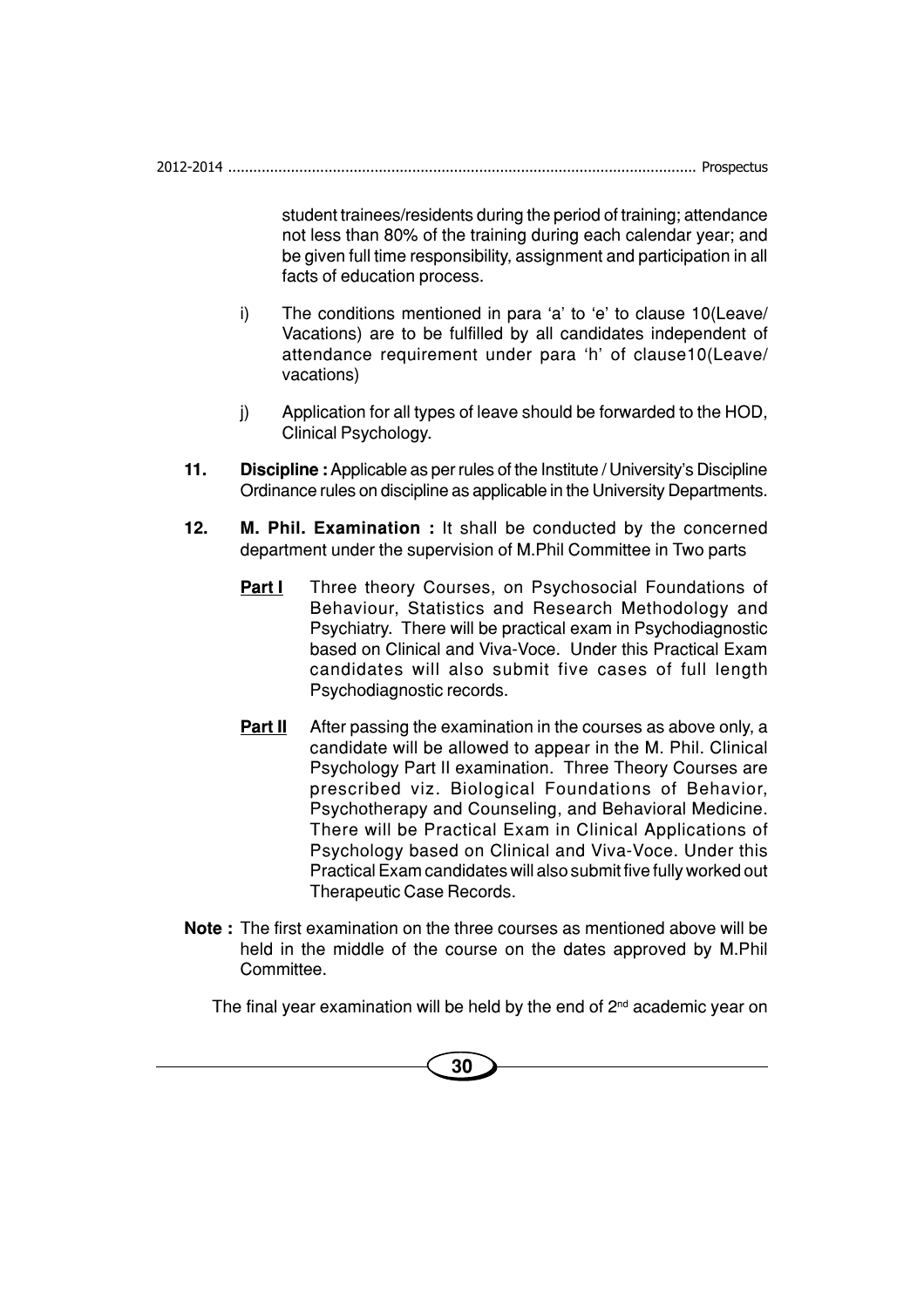the dates approved by M. Phil Committee.

The M.Phil Committee may revise the courses after the review from time to time.

No student shall be allowed to appear in any part of the examination more than twice and a student must clear the M.Phil examination within three years of his initial registration for the M. Phil., full-time programme. A candidate who having fulfilled the attendance requirements etc. and being otherwise eligible to appear at the examination fails to appear at the same he/she be required to appear/ reappear at the same on his being enrolled as ex-student.

Division/ class shall not be awarded to a candidate, who fails to pursue the course on a continuous basis, or fails or absent himself/ herself from appearing in any of the University theory and practical examination of Part I and Part II. The merit class (distinction/ first division) shall be awarded to those candidates who pass both Part I and Part II examination in first attempt.

No candidate shall be permitted to appear either of Part I or Part II examination more than two times.

**Note :** A minimum of three months additional attendance shall be necessary for a candidate before appearing for the examination in case he/she fails to clear Part II examination within a period of three years from the year of admission to the course.

#### **Dissertation:**

The students are required to write dissertations on subjects approved by the committee under the supervision of the supervisor appointed for the purpose from the concerned department (Clinical Psychology).

The dissertation will be submitted on or before a date fixed up by the M.Phil committee.

In special circumstances M. Phil committee may grant extension for submission of dissertations to any candidate on request for a maximum period of six weeks.

If dissertation is not submitted within one month of stipulated date, the same shall be treated in relation to the next year examination and the student will be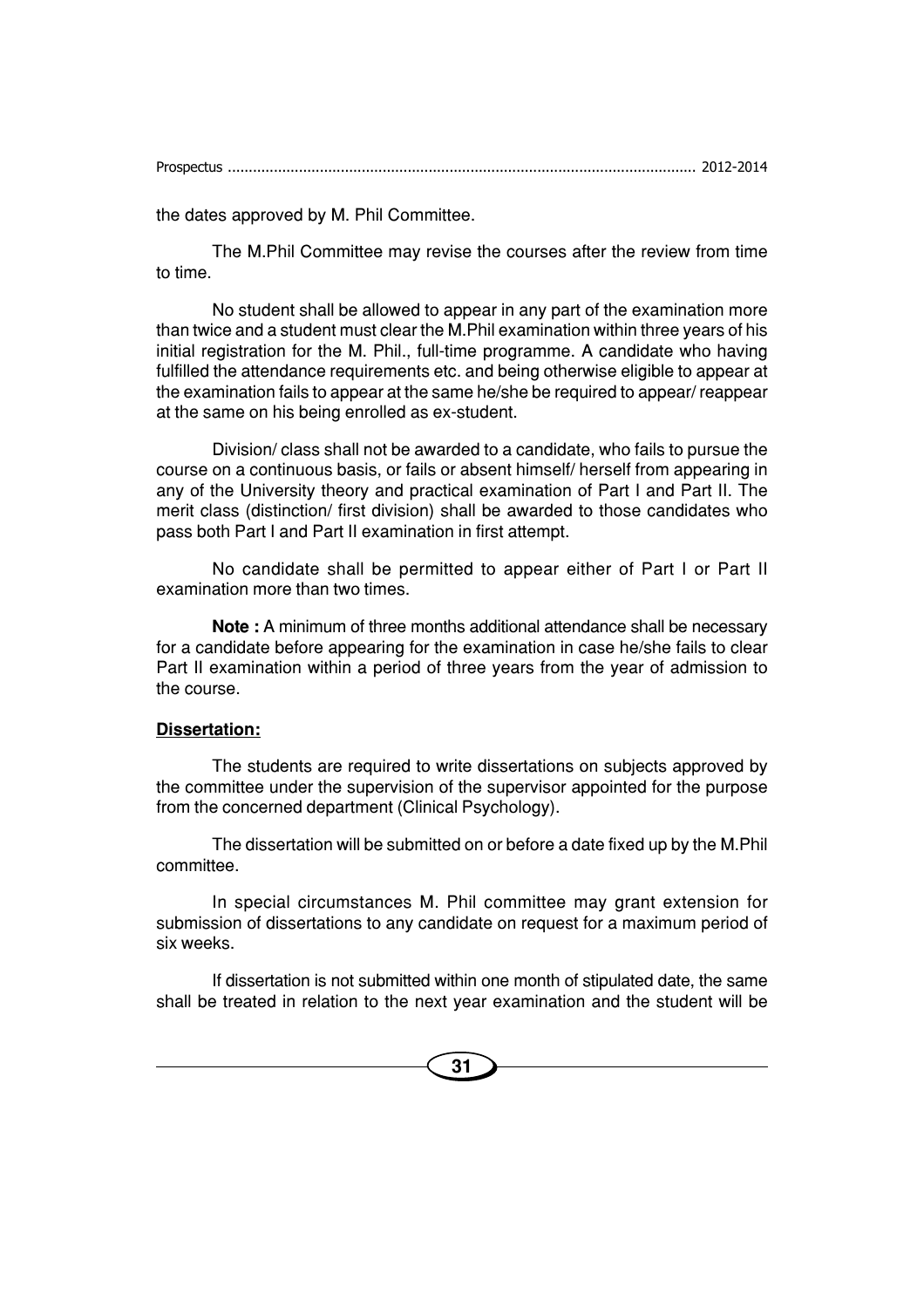required to fulfill all the formalities, including filling up fresh examination form for the purpose.

The dissertation will be submitted only when the supervisor(s) concerned is/are satisfied i.e. the dissertation is worthy of consideration in part fulfillment of the M. Phil. Degree, provided that the application for submission of dissertation shall also be countersigned by the head of the department concerned (Clinical Psychology).

The dissertation may include results of original research, a fresh interpretation of existing facts and data of a review article of a critical nature or may take such other form as will be determined by the committee on recommendation of department concerned.

A candidate who has not appeared or failed in Part I examination shall be allowed to continue the course for the second year and to take up the dissertation.

Students shall be permitted to submit his/her dissertation only when he has passed the examination in all the three courses prescribed in Part I.

In case student does not clear all the courses all the examination as prescribed in Part I/ PartII; the M. Phil. Committee will arrange a special examination with in six months from date of declaration or result of M.Phil Examination.

The M. Phil Committee in each course shall determine maximum marks and the duration of examination.

Weightage may be given by the M. Phil. Committee in final evaluation of the candidate to internal assessment based on candidate's performance in the periodical tests, academic seminars, clinical case conferences and journal clubs. In no case it (the weightage) shall exceed 50% of the total marks of the M. Phil. examination.

The evaluation of candidates both in respect of courses and dissertations to be submitted by them shall be done numerically. The minimum marks required to pass the M. Phil. Examination shall be 50% marks in the aggregate of written courses, 50% marks in the practical courses and 50% marks in the project report/dissertation including viva-voce separately.

The successful candidates of the M. Phil. examination shall be classified as follows :

1. I Division with distinction 75% marks in the aggregate or above.

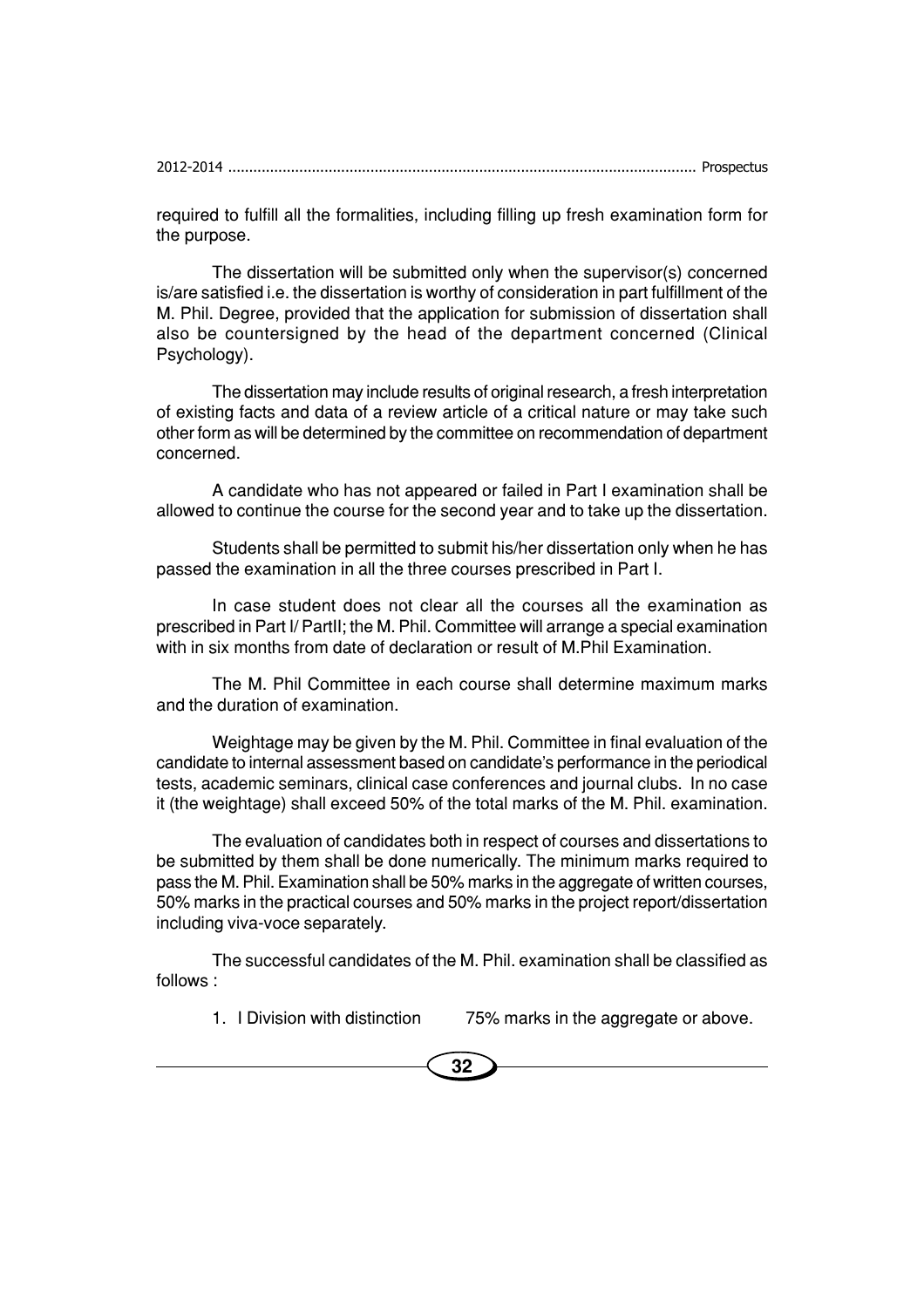- 2. I Division 60% marks in the aggregate or above but below 75% marks
- 3. Pass **All others with 50% marks in aggregate** or above but below 60% marks (minimum 50% marks in each subject/paper is necesary for passing the exam)

#### **13. FEE STRUCTURE**

- Enrolment fee : as per University rules
- Tuition Fee: Rs. 1000/ per month
- Examination fee: as per university rules.
- Ex-student fee (if any): as per university rules.
- Hostel accommodation fee: Rs. 200/- per month inclusive of water and electricity charges.
- Caution money for library membership Rs. 1000/- minimum per library card; refundable after completion of the training programme.
- Caution money for psycho clinic-cum lab Rs.1000/- refundable after completion of training.
- **Note :** Fee structure is subject to revision time to time as per University of Delhi/ Concerned department/ Institute's rules.
- **14. COURSE STRUCTURE :** Specified on page 33 and 35.
- **15. MINIMUM PRESCRIBED CLINICAL WORK :** Specified on page 35.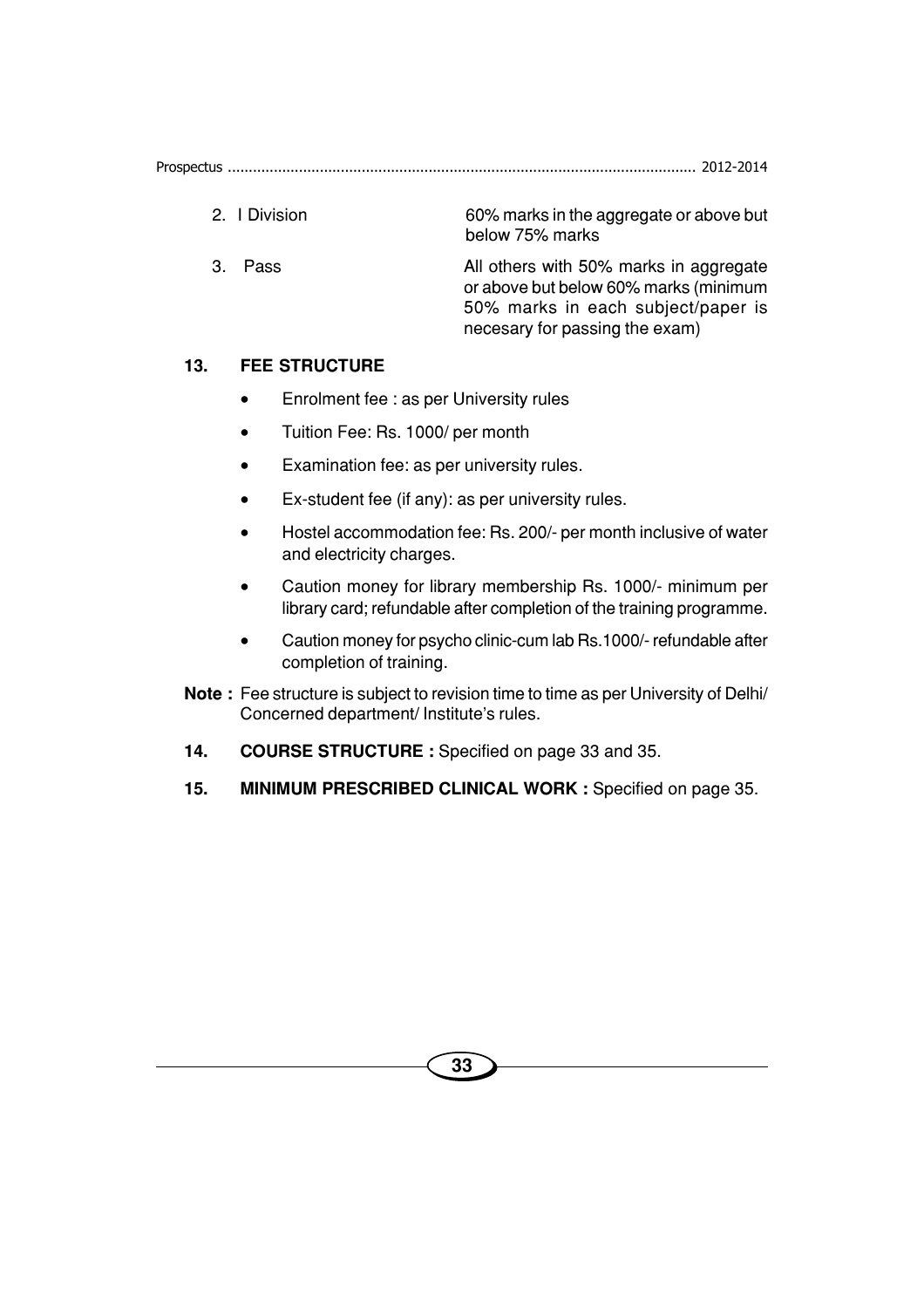2012-2014 ................................................................................................................ Prospectus

# **CLINICAL PSYCHOLOGISTS TRAINED AT IHBAS**

# **2004-2006**

- 1. **Dr. Anand Pratap Singh,** Faculty, Gautam Budha University, Noida, (U.P.)
- 2. **Ms. Ritu Wadhawan,** Faculty, Ambedkar College University of Delhi.
- 3. **Mr. Owais Akram Farookhi,** Consultant, Clinical Psychologist, Shanti Mukand Hospital, Delhi.
- 4. **Ms. Smriti Joshi (Sahwney)**, Currently in Dallas U.S. Actively involved in community awareness through electronic media about mental Health.
- 5. **Ms. Swati Kedia,** Ph.D. Scholar, AIIMS, New Delhi.
- 6. **Dr. Hardeep Lal Joshi,** Faculty, Psychology Department Kurushreshetra University, Haryana.
- 7. **Mr. Randeep Raj Kumar,** Consultant, Clinical Psychologist, Neuro, Psychiatric Hospital, Chennai.
- 8. **Ms. Loveleen Kaur,** Clinical Psychologist, IHBAS, Delhi.
- 9. **Ms. Ashima Srivastava,** Consultant, Clinical Psychologist, Max Hospital, Delhi.
- 10. **Ms. Pratibha Miglani,** Consultant, Clinical Psychologist in Private Practice, Delhi.
- 11. **Ms. Archana Sharma,** Psychologist, ECE Global Education, New Delhi.
- 12. **Ms. Anita Walia,** Private Practice and Visiting Faculty, Amity University, Noida.

- 1. **Ms. Gagandeep Kaur Sethi,** Consultant, Clinical Psychologist, Unique Psychological Service (Regd.) New Delhi. (e-mail : gagan\_23\_deep@yahoo.co.in)
- 2. **Mr. Dherandra Kumar,** Ph.D. Scholar, Jamia Milia Islamia, New Delhi.
- 3. **Ms. Huda Mushtaq,** Consultant, Clinical Psychologist, Govt. Medical College, Sri Nagar, J&K.
- 4. **Ms. Hale Jole Renuka Basappa**, Consultant, Clinical Psychologist in Private Pratice, Bangalore.
- 5. **Mr. Vikas Sharma,** Clinical Psychologist, IHBAS, Delhi
- 6. **Mr. Ripan Sippy,** Consultant, Clinical Psychologist in Private Practice, New Delhi.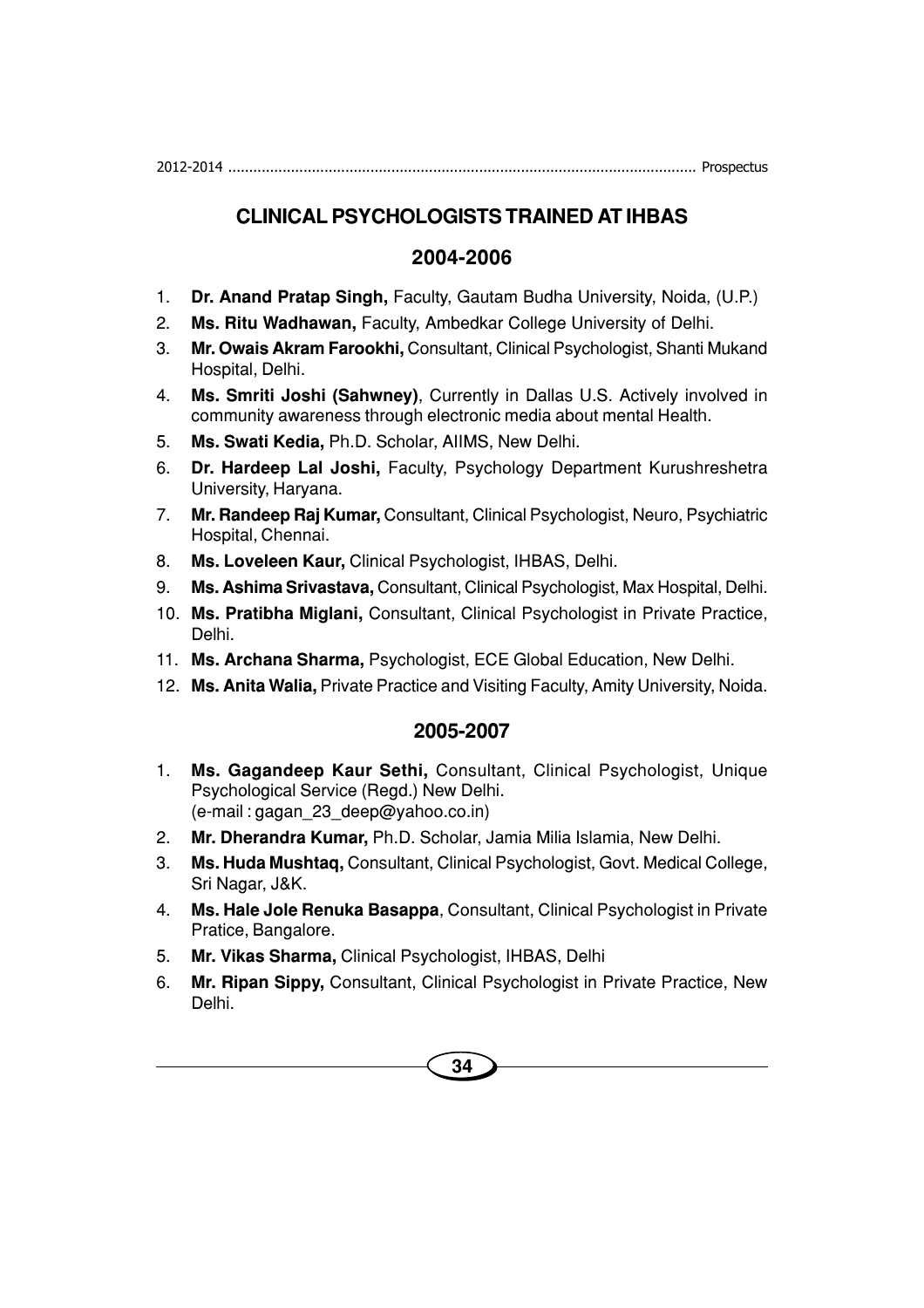- 7. **Ms. Shahzadi Malhotra,** Assistant Professor, Clinical Psychology, Chacha Nehru Hospital, Delhi.
- 8. **Mr. Dharmender,** Consultant, Clinical Psychologist in Private Practice Rohtak, Haryana.
- 9. **Mr. Atul Kumar,** Faculty, Amity University, Noida.
- 10. **Ms. Gavneet Kaur,** Assistant Professor, Clinical Psychology, Chacha Nehru Hospital, Delhi.
- 11. **Mr. Manoj Kumar,** Consultant, Neuropsychologist, Department of Neurology DMC, Ludhiana.
- 12. **Mr. Lalit Kumar,** Research Associate, Gautam Budha University, Greater Noida, (U.P.)
- 13. **Pooja Mahour,** Lecturer Clinical Psychology, Chhatrapati Shahuji Maharaj Medical University, Lucknow, (U.P.)

## **2006-2008**

- 1. **Gayatri Swaminathan,** Faculty, Monfort College, Bangalore.
- 2. **Natasha Ryntathiang,** Consultant, Clinical Psychologist, VIMHANS, New Delhi.
- 3. **Niji Vijayan,** Consultant, Clinical Psychologist, Raja Rehab Centre, Trivandrum.
- 4. **Kalpana**, Research Assistant, AIIMS, New Delhi.
- 5. **Neha Bhimwal,** Consultant, Clinical Psychologist, VIMHANS, New Delhi.
- 6. **Prerna Duggal,** Consultant, Clinical Psychologist, Puspanjali Hospital, ghaziabad, (U.P.)
- 7. **Pulkit Sharma,** Visiting Faculty, Amity University & Consultant, Clinical Psychologist, VIMHANS, Nerw Delhi.
- 8. **Shikha Vij,** Councellor, Amity Group of Schools, Noida.
- 9. **Suparna Kailash,** Ph.D. Scholar, AIIMS, New Delhi.
- 10. **Zainab Ahmad,** Clinical Psychology, Department of H & FW Govt. of West Bengal, Bidhan Nagar, Kolkata.

- 1. **Deepthi Gopinath,** Consultant, Clinical Psychologist, currently in UAE.
- 2. **Hala Husain,** Clinical Psychologist, currently out of the country.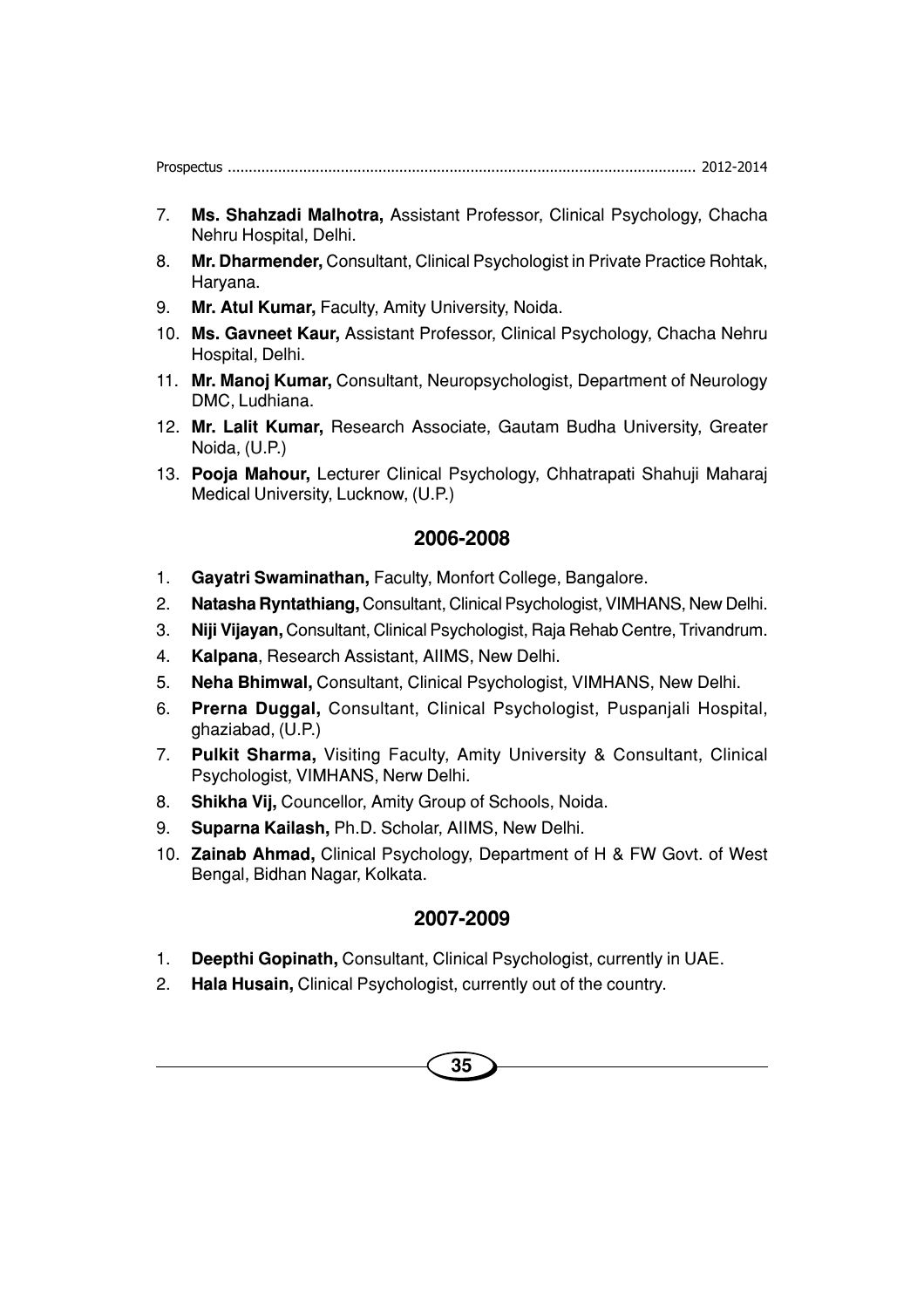|--|--|

- 3. **Meenakshi Pandit,** Clinical Psychologist and Research Associate at Dr. Ram Manohar Lohia Hopsital, New Delhi.
- 4. **Reema Gupta**, Lecturer, Amity University, Department of Clinical Psychology, Noida.
- 5. **Neeru Bala,** Research Assistant at center for Trauma Recovery, University of Missouri, Saint Louis, USA.
- 6. **Shobhana Srivastava,** Lecturer, Clinical Psychology, Sweekar Insitute of Rehabilitation and Research, Secunderabad, (A.P.)
- 7. **Vriti Kalra,** Clinical Psychologist, Indraprastha Apollo Hospital, Delhi.
- 8. **Sunaina Kaviya,** Research Assistant (RA), in the Clinical Psychology, Department, University of California, Los Angeles, (UCLA), USA.
- 9. **Tulsi Chadha,** Consultant, Clinical Psychologist, Fortis Healthcare, Shalimar Bagh, New Delhi, School Counsellor GD Goenka Public School, Rohini, Delhi.
- 10. **Tanu Bhatla,** Ph.D. Scholar, AIIMS, New Delhi.
- 11. **Urvashi Anand,** Ph.D. Scholar & Junior Consultant, NIMHANS Behavior Medicine Unit, (BT/CBT) Bangalore.

- 1. **Mh. Altaf Paul,** Ph.D. Scholar, Jamia Millia Islamia, New Delhi.
- 2. **Sreeja De,** Clinical Psychologist, RML Hospital, New Delhi.
- 3. **Rakhi Srivastava,** Ph.D. Scholar, AIIMS, New Delhi.
- 4. **Komal Manshani**, Ph.D. Scholar, Jamia Millia Islamia, Delhi.
- 5. **Ashta Aman Sharma,** Consultant, Clinical Psychologist, Moolchand Hospital, New Delhi, INDIA.
- 6. **Aswathy PV,** Clinical Psychologist, Department of Psychiatry, Co-operative Medical College, Cochin, Kerala.
- 7. **F. Sandhya,** Consultant, Clinical Psychologist, Cadabam's Mind Talk, Bangalore.
- 8. **Meghna Singhal,** Ph.D. Scholar and Junior Consultant, Department of of Clinical Psychology, NIMHANS, Bangalore.
- 9. **Sanjna Singh,** Consultant, Clinical Psychologist, Park Hospital, Gurgaon, Haryana.
- 10. **M. Khyothunglo Humtsoe,** Consultant, Clinical Psychologist in Private Practice, New Delhi.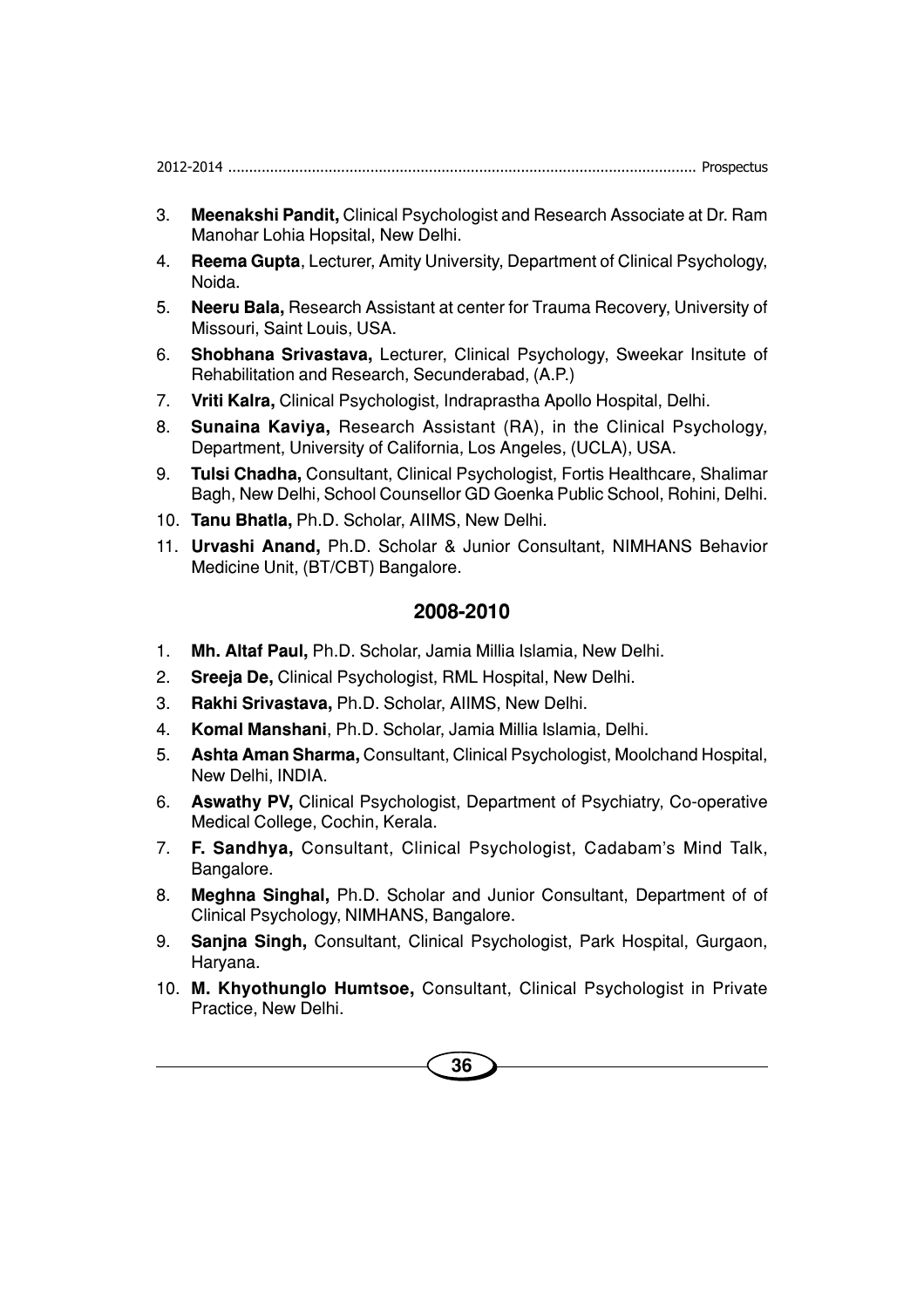- 11. **Rachna Devi,** Ph.D. Scholar, University of Jammu, J&K.
- 12. **Kaberi Baruah,** Clinical Psychologist, Senior Lecturer, Guwahati University, Assam.

- 1. **Alemsungla Aier,** Consultant, Clinical Psychologist in Private Practice, Imphal, Manipur.
- 2. **Kanika Jindal,** Consultant, Clinical Psychologist, Yashoda Hospital, Ghaziabad, (U.P.)
- 3. **Bilal Ahmad Teli,** Information awaited.
- 4. **Kanika Malik**, Ph.D. Scholar & JC (I), NIMHANS, Bangalore.
- 5. **Neelam Verma,** Consultant, Clinical Psychologist, Nur Manzil, Psychiatric Centre, Lucknow.
- 6. **Nisha Sachdeva,** Consultant, Clinical Psychologist, National Heart Institute, East of Kailash, New Delhi.
- 7. **Pallavi Raj,** Research Officer, International Clinical Epidemological Network (INCLEN) Okhla Industrial Area, New Delhi.
- 8. **Richa Ahuja,** Consultant, Clinical Psychologist, Auriga Psychiatry Centre, Shalimar Bagh, Delhi.
- 9. **Nidhi Singh,** Ph.D. Scholar, BHU, Varanasi.
- 10. **Pallav Bonerjee,** Consultant, Clinical Psychologist, Vimhans Hospital, Lajpat Nagar, New Delhi.
- 11. **Pragya Sharma,** Information awaited.
- 12. **Sri Snigdha Ditta Kavi,** Consultant, Clinical Psychologist in Private Practice, Mumbai.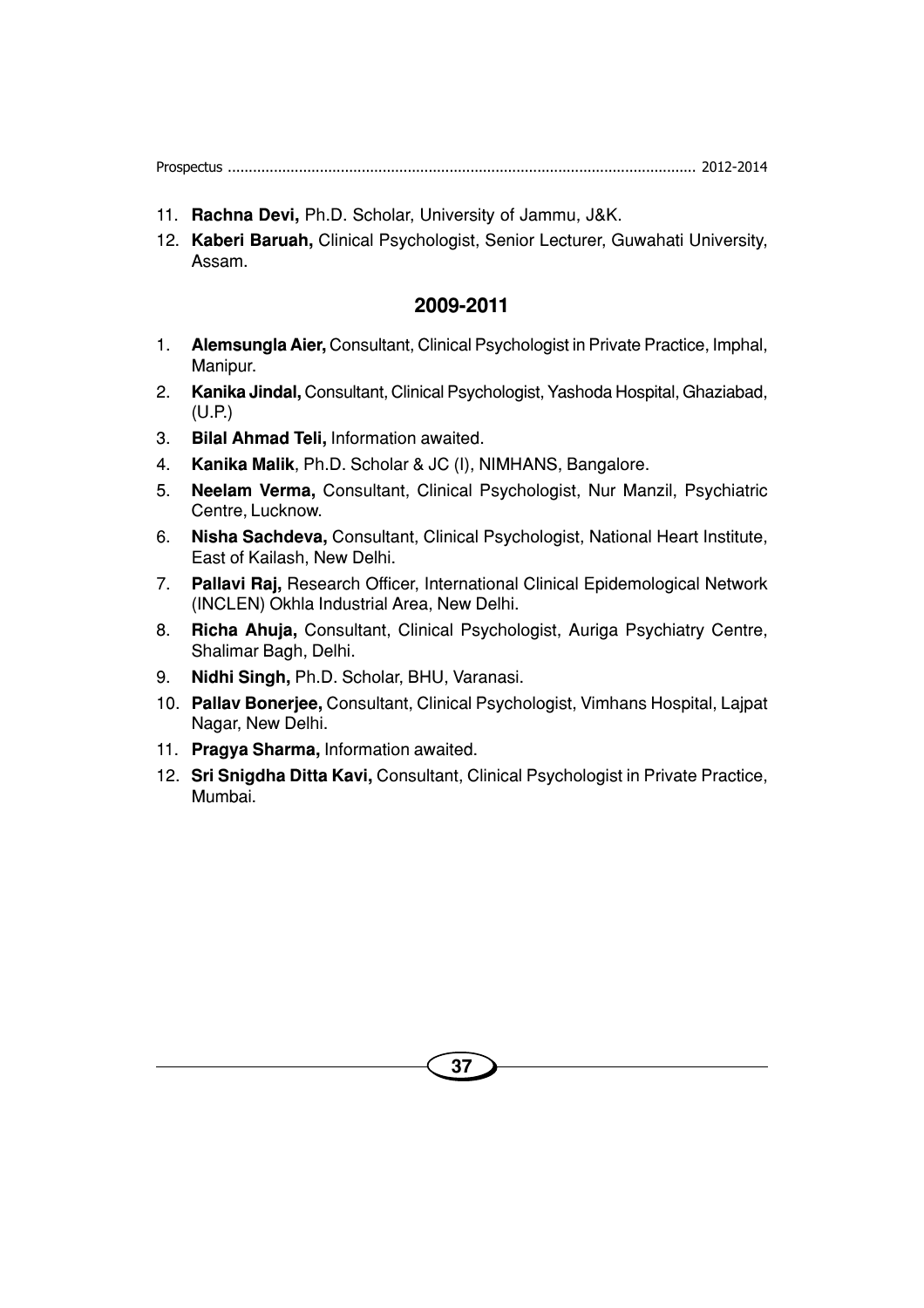# **CONTACTS**

#### Dr. NIMESH G. DESAI

Professor of Psychiatry and Director, I IBAS Tel.: 22112136 (O), Fax: 22599227, 22114066 Email: directorihbas@vsnl.net

#### Dr. UDAY K. SINHA:

Additional Professor & HOD Clinical Psychology IHBAS DEPARTMENT OF CLINICAL PSYCHOLOGY Room No. 124, Academic Block 1st Floor, Dilshad Garden, Delhi - 110095 (India) Tel.: 22583058, Email: m.phil.cp2012@gmail.com

Institute of Human Behaviour and Allied Sciences Post Box No. 9520, Dilshad Garden, Delhi - 110 095, INDIA